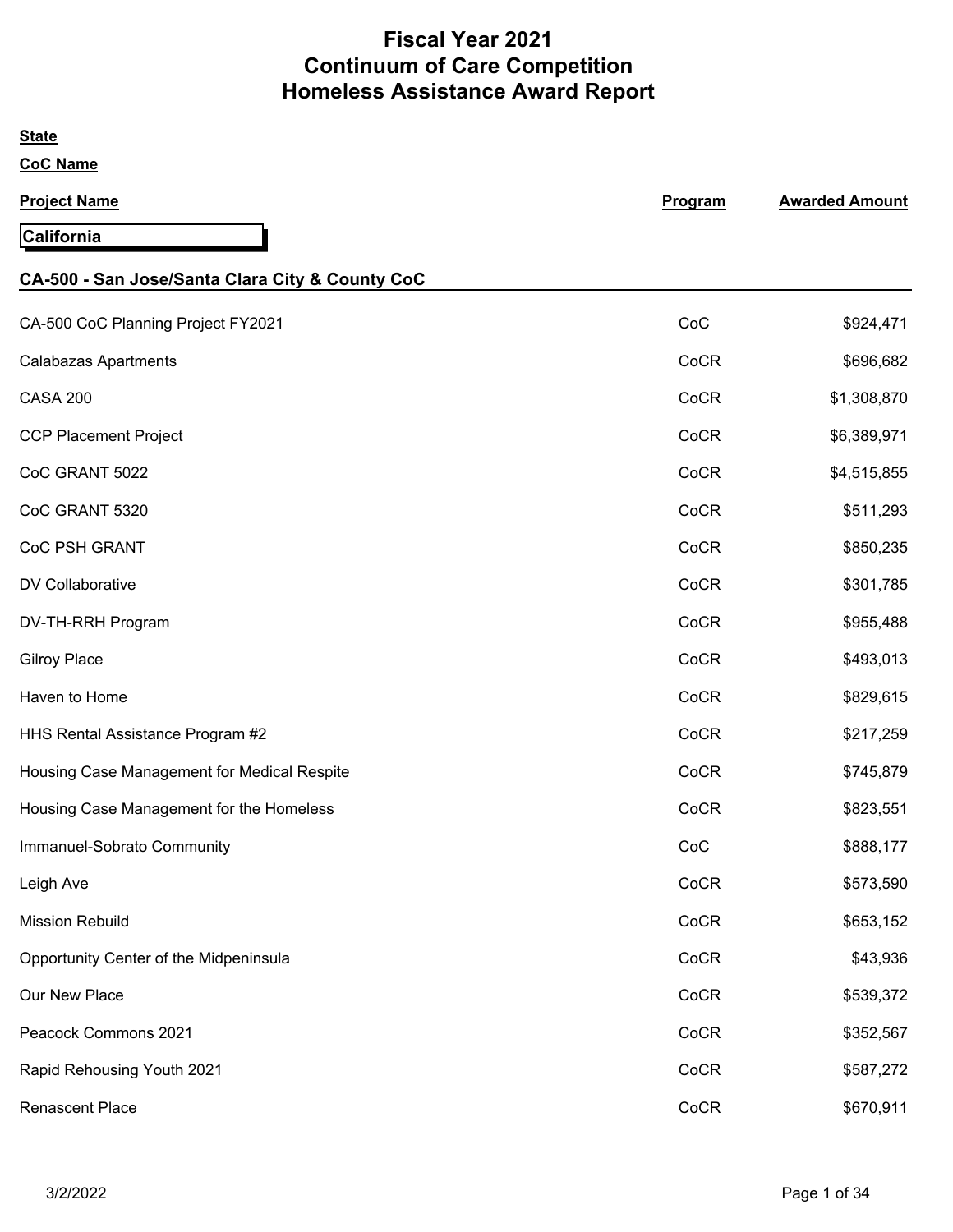### **CoC Name**

| <b>Project Name</b><br>RRH for Domestic Violence & Human Trafficking | <b>Program</b><br>CoCR | <b>Awarded Amount</b><br>\$540,604 |
|----------------------------------------------------------------------|------------------------|------------------------------------|
| RRH for Domestic Violence & Human Trafficking Expansion              | CoC                    | \$563,221                          |
| Samaritan Inns                                                       | CoCR                   | \$678,430                          |
| <b>SCC Coordinated Assessment System</b>                             | CoCR                   | \$130,241                          |
| <b>SCC HMIS Consolidation</b>                                        | CoCR                   | \$964,321                          |
| <b>SCC RRH for Families &amp; Youth</b>                              | CoCR                   | \$2,428,984                        |
| <b>Second Street Studios</b>                                         | CoCR                   | \$577,827                          |
| <b>Sunset Leasing Project</b>                                        | CoCR                   | \$300,614                          |
| TH-RRH Youth 2021                                                    | CoCR                   | \$310,660                          |
| Transitional Housing Program Youth and Young Families 2021           | CoCR                   | \$558,923                          |
| Transitional Housing Program Youth and Young Families North 2021     | CoCR                   | \$309,348                          |
| CA-500 Total:                                                        |                        | \$31,236,117                       |

### **CA-501 - San Francisco CoC**

| 1036 Mission                          | CoCR | \$985,291   |
|---------------------------------------|------|-------------|
| 1296 Shotwell                         | CoCR | \$387,394   |
| 1300 Fourth                           | CoCR | \$477,120   |
| 3rd Street Homeless Youth RRH Program | CoC  | \$547,848   |
| 95 Laguna Senior Housing              | CoCR | \$497,512   |
| Allen Hotel                           | CoCR | \$712,602   |
| <b>AWS Rapid Rehousing</b>            | CoCR | \$1,342,758 |
| <b>Bayview Hill Gardens</b>           | CoCR | \$458,962   |
| <b>Bishop Swing Community House</b>   | CoCR | \$448,467   |
| Cadillac/William Penn                 | CoCR | \$1,577,664 |
| <b>Canon Barcus Community House</b>   | CoCR | \$694,998   |
| Canon Kip                             | CoCR | \$1,834,984 |
| <b>CCCYO Scattered Sites</b>          | CoCR | \$1,572,524 |
| <b>CHP Scattered Sites</b>            | CoCR | \$979,302   |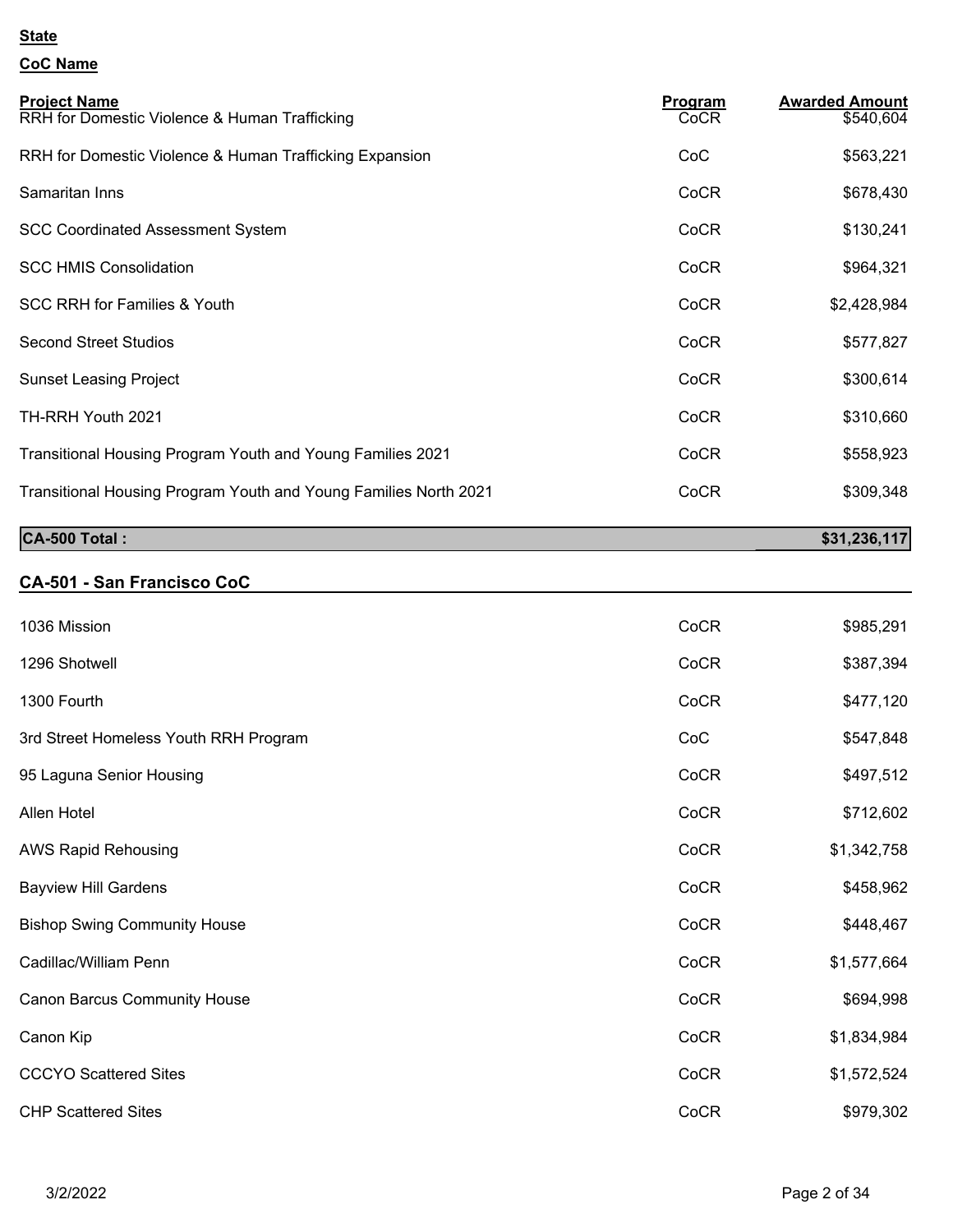| <b>Project Name</b><br>CoC Planning Project Application 2021 | Program<br>CoC | <b>Awarded Amount</b><br>\$1,250,000 |
|--------------------------------------------------------------|----------------|--------------------------------------|
| <b>Compass Rapid Rehousing</b>                               | CoCR           | \$903,853                            |
| Direct Access to Housing Chronic Alcoholics                  | CoCR           | \$1,440,751                          |
| Direct Access to Housing Empress/Folsom Dore                 | CoCR           | \$1,309,656                          |
| DV Coordinated Entry                                         | CoCR           | \$882,911                            |
| Eddy and Taylor                                              | CoCR           | \$287,892                            |
| El Dorado/Midori                                             | CoCR           | \$354,974                            |
| Folsom/Dore                                                  | CoCR           | \$577,716                            |
| <b>Franciscan Towers</b>                                     | CoCR           | \$1,043,349                          |
| Geary House                                                  | CoCR           | \$445,538                            |
| <b>Glide Cecil Williams Community House</b>                  | CoCR           | \$578,559                            |
| Hamilton Families Rapid Rehousing                            | CoCR           | \$1,103,192                          |
| <b>Hazel Betsey</b>                                          | CoCR           | \$256,091                            |
| Henry Hotel                                                  | CoCR           | \$1,089,517                          |
| Hope House (Consolidated)                                    | CoCR           | \$2,106,439                          |
| Hope House for Veterans                                      | CoCR           | \$1,029,208                          |
| Hotel Isabel                                                 | CoCR           | \$197,208                            |
| <b>Housing For Survivors</b>                                 | CoC            | \$2,309,776                          |
| <b>HPP Housing Plus</b>                                      | CoCR           | \$529,164                            |
| <b>Integrated Services Network</b>                           | CoCR           | \$993,797                            |
| Iroquois Residence                                           | CoCR           | \$158,804                            |
| Juan Pifarre Plaza                                           | CoCR           | \$142,644                            |
| Knox                                                         | CoCR           | \$354,974                            |
| Larkin Street YAC Collaborative                              | CoC            | \$443,708                            |
| <b>LGBT Center Host Home Program</b>                         | CoC            | \$368,177                            |
| Lyric                                                        | CoCR           | \$1,143,806                          |
| Mary Helen Rogers Senior Community                           | CoCR           | \$359,287                            |
| <b>Mission Bay</b>                                           | CoCR           | \$266,358                            |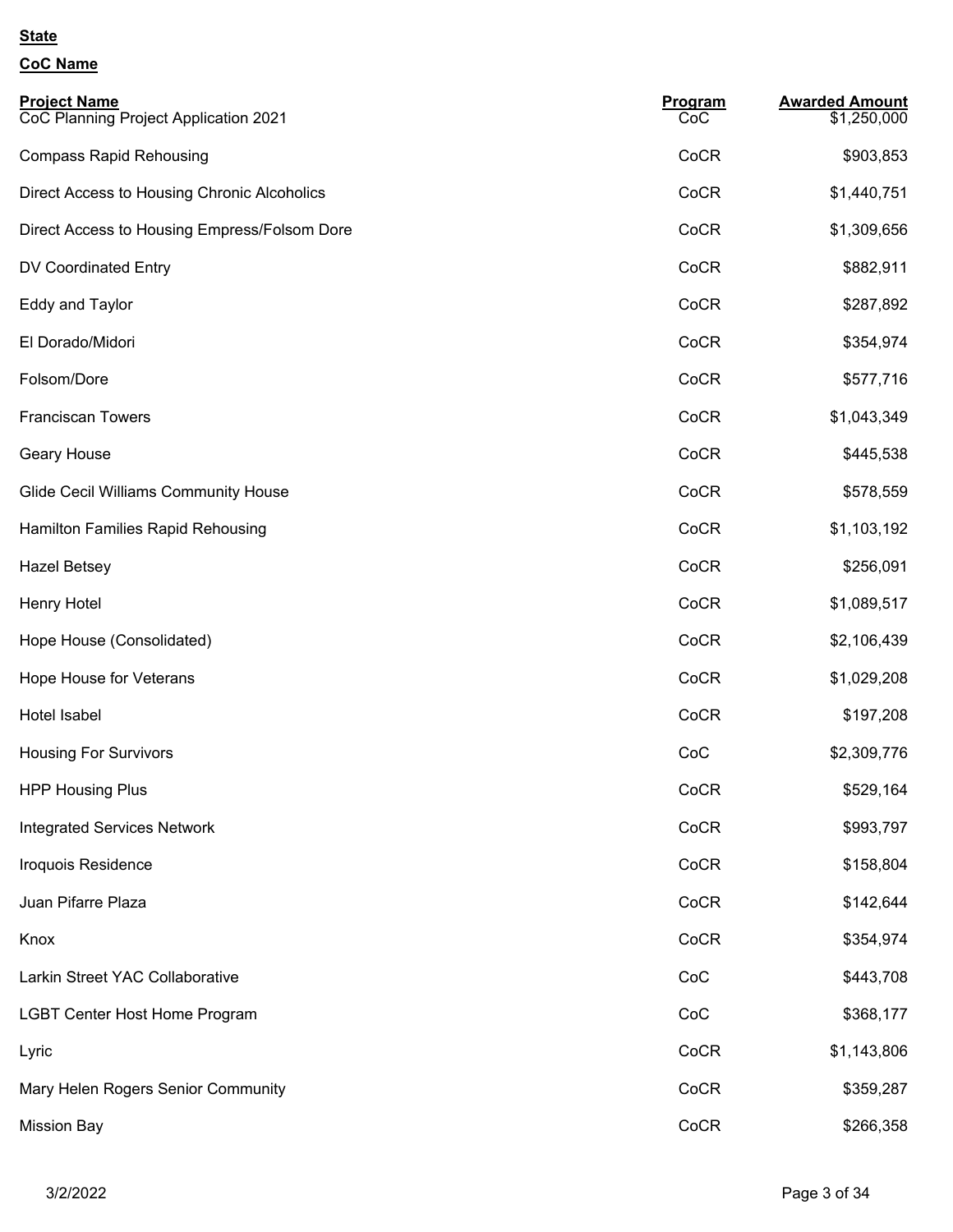# **CoC Name**

| <b>Project Name</b><br><b>Mission Housing South Park Residences</b> | Program<br>CoCR | <b>Awarded Amount</b><br>\$295,812 |
|---------------------------------------------------------------------|-----------------|------------------------------------|
| Rapid Re-Housing for TAY                                            | CoCR            | \$273,240                          |
| Rental Assistance for Homeless Veterans I                           | CoCR            | \$626,991                          |
| Rental Assistance for Homeless Veterans II                          | CoCR            | \$493,474                          |
| Richardson Hall/ 55 Laguna                                          | CoCR            | \$261,681                          |
| Rita da Cascia Positive Match                                       | CoCR            | \$188,775                          |
| San Francisco Coordinated Entry Expansion                           | CoCR            | \$997,570                          |
| San Francisco HMIS 2015                                             | CoCR            | \$396,000                          |
| San Francisco HMIS 2016                                             | CoCR            | \$33,909                           |
| SF HMIS Expansion                                                   | CoCR            | \$320,712                          |
| <b>THC- Baldwin House</b>                                           | CoCR            | \$3,078,756                        |
| THC-National, Crown, Winton                                         | CoCR            | \$3,471,265                        |
| <b>TNDC Ambassador Hotel</b>                                        | CoCR            | \$986,040                          |
| <b>TNDC Franciscan Towers 2</b>                                     | CoCR            | \$1,043,349                        |
| <b>TNDC Scattered Sites</b>                                         | CoCR            | \$946,602                          |
| <b>Treasure Island Consolidated</b>                                 | CoCR            | \$2,562,272                        |
| Veterans Academy                                                    | CoCR            | \$358,694                          |
| <b>Veterans Commons</b>                                             | CoCR            | \$398,491                          |
| <b>Youth Coordinated Entry</b>                                      | CoC             | \$225,000                          |

### **CA-501 Total :** \$51,403,408

| CA-502 - Oakland, Berkeley/Alameda County CoC    |      |             |
|--------------------------------------------------|------|-------------|
| Alameda County CES                               | CoCR | \$1,038,171 |
| Alameda County CoC Planning Project FY2021       | CoC  | \$1,142,763 |
| Alameda County Domestic Violence SSO CES Project | CoCR | \$160,137   |
| Alameda County Shelter Plus Care - PRA           | CoCR | \$479,164   |
| Alameda County Shelter Plus Care - SRA           | CoCR | \$1,375,520 |
| Alameda County Shelter Plus Care - SRO           | CoCR | \$670,164   |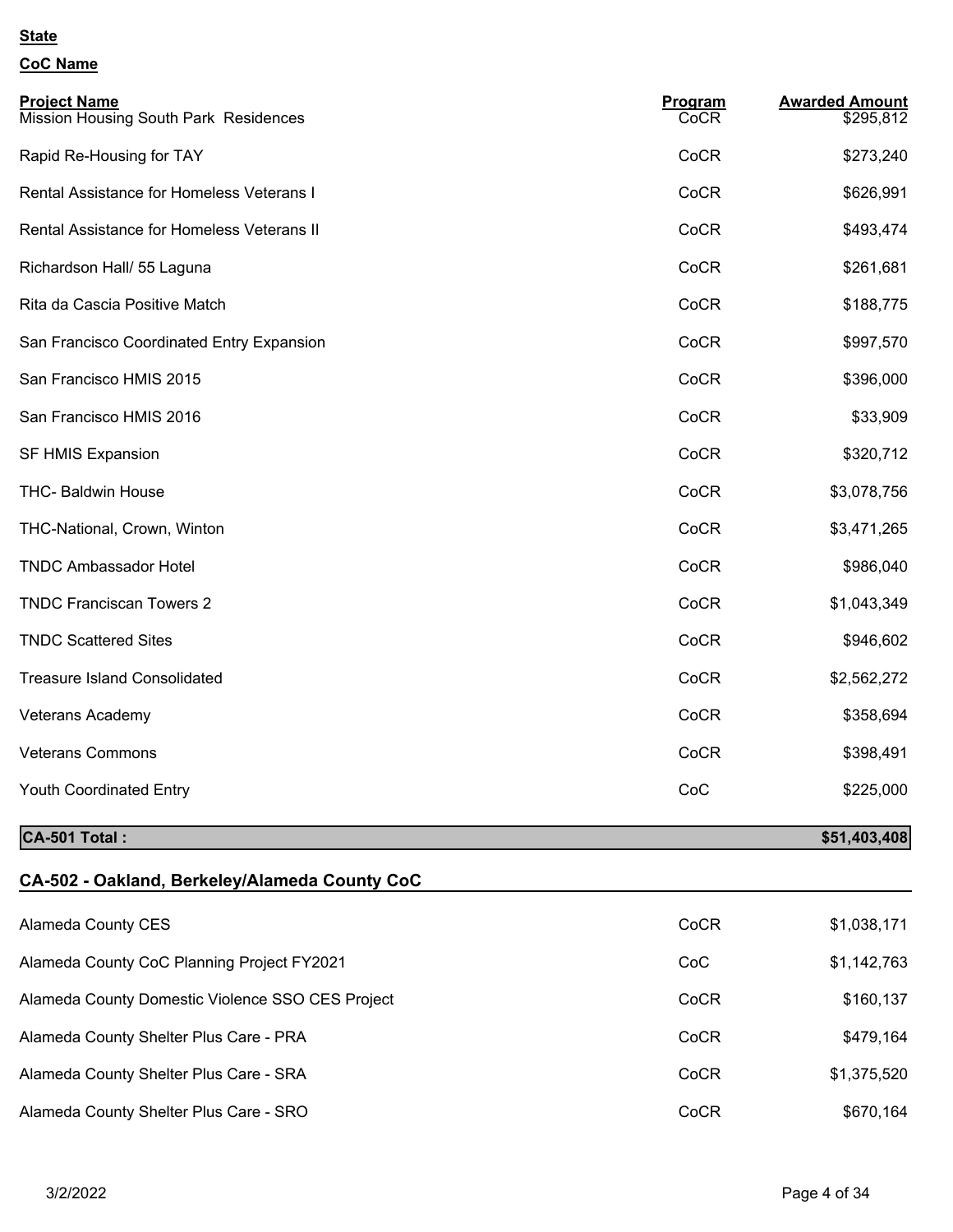| <b>Project Name</b><br>Alameda County Shelter Plus Care - TRA      | Program<br>CoCR | <b>Awarded Amount</b><br>\$7,074,467 |
|--------------------------------------------------------------------|-----------------|--------------------------------------|
| <b>APC Consolidated PSH</b>                                        | CoCR            | \$411,055                            |
| <b>APC Multi-Service Center</b>                                    | CoCR            | \$1,111,092                          |
| Banyan House Transitional Housing Project                          | CoCR            | \$81,320                             |
| Bessie Coleman Court Permanent Supportive Housing                  | CoCR            | \$267,166                            |
| <b>Carmen Avenue Apartments</b>                                    | CoCR            | \$36,166                             |
| <b>Channing Way Apartments</b>                                     | CoCR            | \$41,933                             |
| <b>COACH Project</b>                                               | CoCR            | \$2,327,914                          |
| <b>Concord House</b>                                               | CoCR            | \$99,943                             |
| DV CES                                                             | CoC             | \$921,563                            |
| Health, Housing and Integrated Services Network                    | CoCR            | \$549,672                            |
| <b>Homes for Wellness</b>                                          | CoCR            | \$977,636                            |
| Housing Fast Support Network TH/RRH                                | CoCR            | \$1,864,465                          |
| Impact                                                             | CoCR            | \$1,397,584                          |
| <b>InHOUSE</b>                                                     | CoCR            | \$391,907                            |
| Laguna Commons Rental Assistance Program (RAP)                     | CoCR            | \$184,312                            |
| Lorenzo Creek Consolidated                                         | CoCR            | \$312,153                            |
| Matilda Cleveland Families in Transition TH/RRH                    | CoCR            | \$542,936                            |
| North County Family Rapid Rehousing Collaborative                  | CoCR            | \$847,623                            |
| North County Homeless Youth Rapid Rehousing                        | CoCR            | \$980,001                            |
| Oakland Homeless Youth Housing Collaborative                       | CoCR            | \$713,095                            |
| Oakland PATH Re-Housing Initiative                                 | CoCR            | \$691,973                            |
| Peter Babcock House & Redwood Hill                                 | CoCR            | \$89,947                             |
| Rapid Re-Housing for Transition Age Survivors of Domestic Violence | CoC             | \$1,000,328                          |
| Rapid Re-Housing for Victims of Domestic Violence Renewal          | CoCR            | \$733,164                            |
| Reciprocal Integrated Services for Empowerment (RISE) Project      | CoCR            | \$160,183                            |
| <b>Regent Street</b>                                               | CoCR            | \$72,317                             |
| Southern Alameda County Housing/Jobs Linkages Program              | CoCR            | \$1,405,314                          |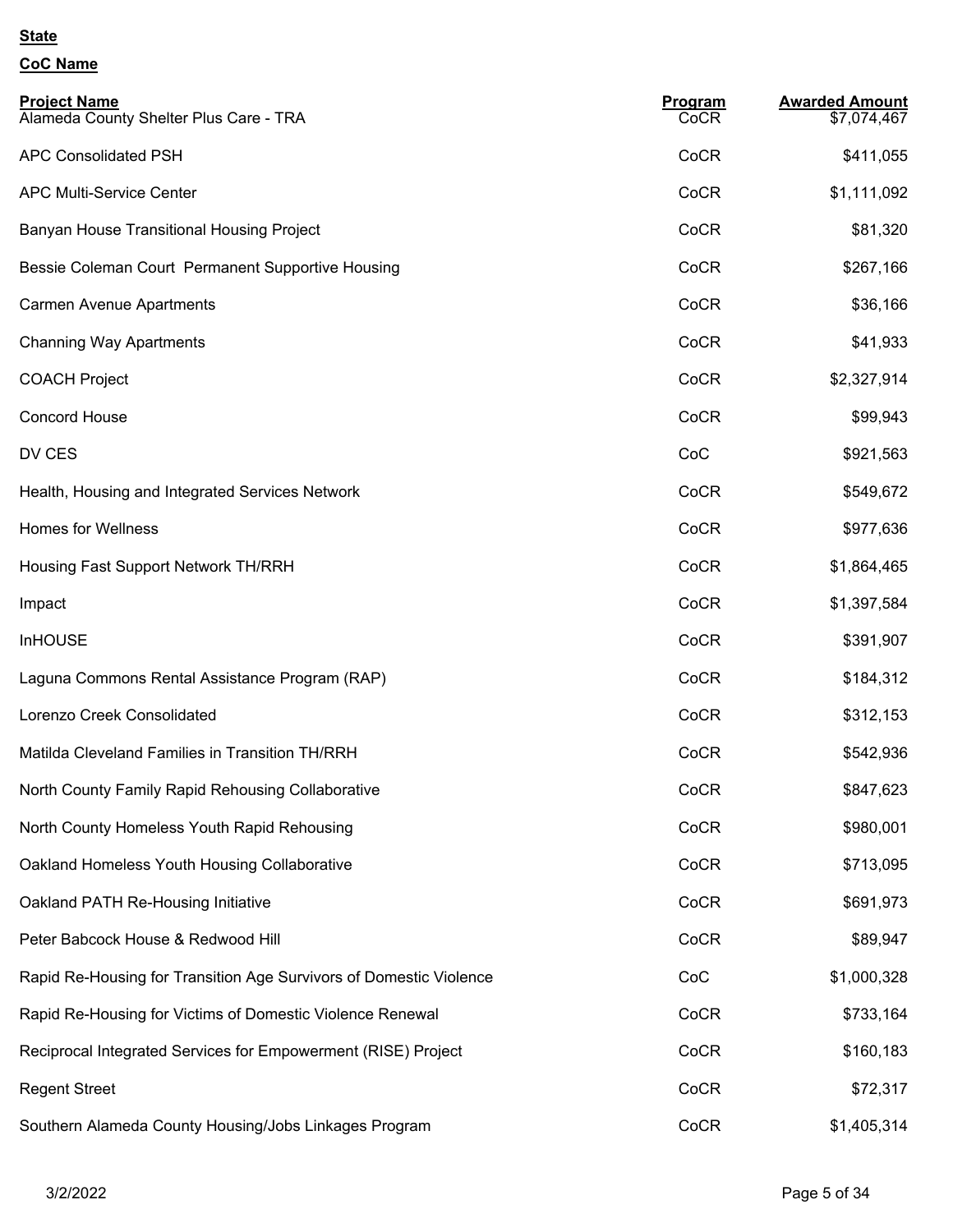### **CoC Name**

| <b>Project Name</b><br><b>STAY Well Housing</b> | Program<br>CoCR | <b>Awarded Amount</b><br>\$870,778 |
|-------------------------------------------------|-----------------|------------------------------------|
| Supportive Housing Collaborative Project        | CoCR            | \$3,949,021                        |
| The Grand TH/RRH                                | CoCR            | \$584,000                          |
| Tri-City FESCO Bridgeway Apartments             | CoCR            | \$42,973                           |
| <b>Turning Point</b>                            | CoCR            | \$422,579                          |
| Welcome Home Full Consolidation                 | CoCR            | \$3,342,116                        |
| Welcome Home San Leandro                        | CoCR            | \$722,928                          |

# **CA-502 Total :** \$40,087,543

# **CA-503 - Sacramento City & County CoC**

| Achieving Change Together (ACT)                   | CoCR | \$507,275   |
|---------------------------------------------------|------|-------------|
| <b>Boulevard Court</b>                            | CoCR | \$203,906   |
| <b>Building Bridges Program</b>                   | CoCR | \$373,680   |
| Connections                                       | CoCR | \$550,602   |
| Esperanza Sacramento                              | CoC  | \$716,409   |
| Friendship Housing                                | CoCR | \$1,857,967 |
| Home at Last                                      | CoCR | \$437,908   |
| <b>HOPE RA</b>                                    | CoCR | \$2,804,461 |
| Joy of Living                                     | CoC  | \$454,465   |
| Lavender Court                                    | CoC  | \$310,961   |
| Mather Veterans Village                           | CoCR | \$181,540   |
| <b>MSH ReHousing Project</b>                      | CoCR | \$291,557   |
| Mutual Housing at the Highlands                   | CoCR | \$441,789   |
| New Community                                     | CoCR | \$930,999   |
| <b>Omega Permanent Supportive Housing Project</b> | CoCR | \$452,641   |
| <b>Quinn Cottages</b>                             | CoCR | \$318,083   |
| reSTART                                           | CoCR | \$3,443,499 |
| Sacramento HMIS                                   | CoCR | \$273,194   |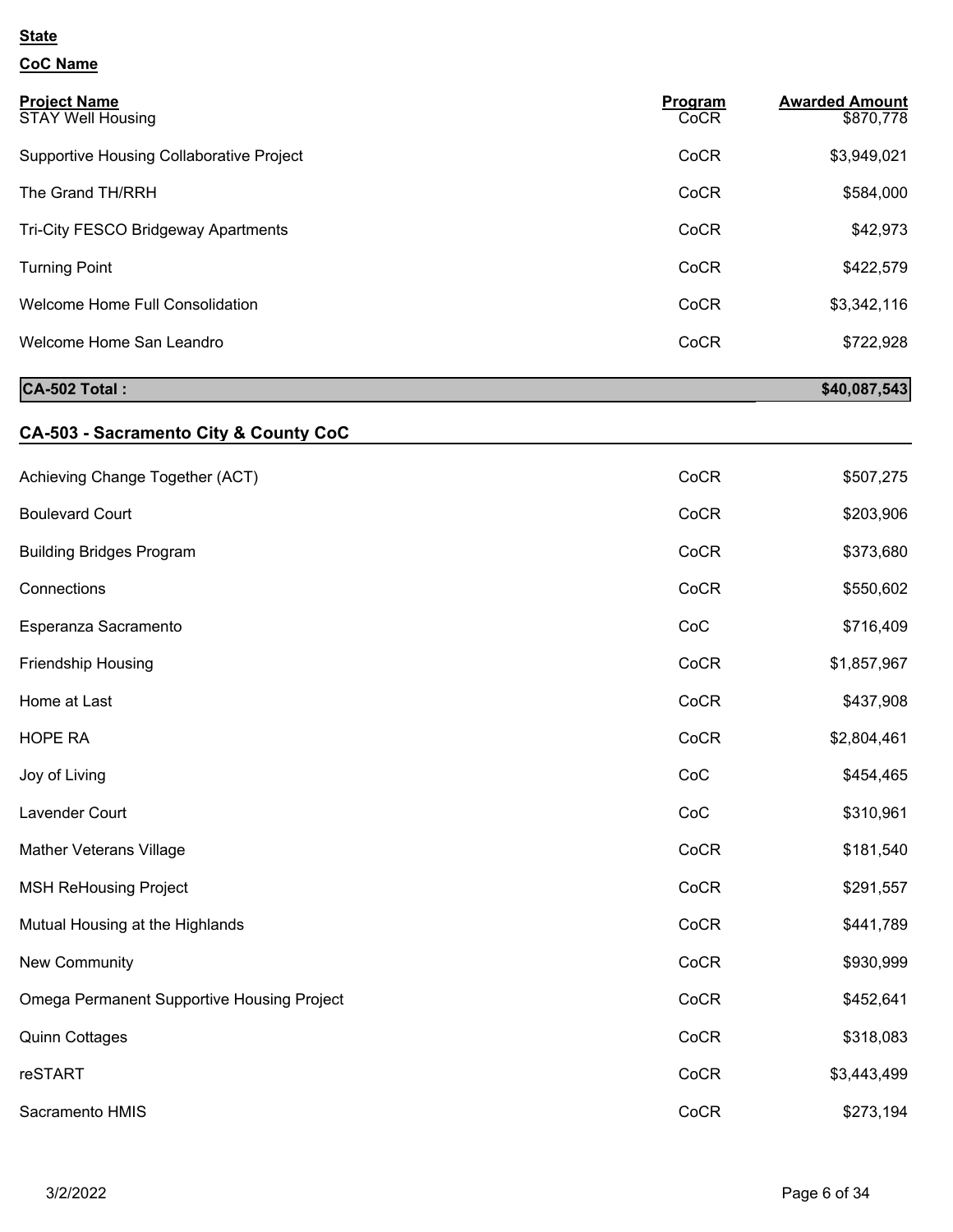| <b>Project Name</b><br>Saybrook Permanent Supportive Housing Project   | Program<br>CoCR | <b>Awarded Amount</b><br>\$575,765 |
|------------------------------------------------------------------------|-----------------|------------------------------------|
| Senior Connect                                                         | CoCR            | \$592,804                          |
| <b>Shared Community</b>                                                | CoCR            | \$933,156                          |
| Shasta Hotel                                                           | CoCR            | \$197,691                          |
| <b>Shelter Plus Care TRA</b>                                           | CoCR            | \$6,301,155                        |
| SSF Planning Project 2021                                              | CoC             | \$791,446                          |
| <b>SSF Sacramento CES</b>                                              | CoC             | \$300,000                          |
| <b>SSF Sacramento Survivors CES</b>                                    | CoC             | \$325,658                          |
| Step Up Sacramento                                                     | CoCR            | \$3,275,215                        |
| <b>Survivors of Human Trafficking</b>                                  | CoCR            | \$698,024                          |
| <b>TPCP Pathways Alternative Housing Project</b>                       | CoC             | \$555,345                          |
| TPCP Pathways Fairview & Bravado Project                               | CoC             | \$206,384                          |
| <b>Youth Connect</b>                                                   | CoCR            | \$409,918                          |
| CA-503 Total:                                                          |                 | \$29,713,497                       |
| CA-504 - Santa Rosa, Petaluma/Sonoma County CoC                        |                 |                                    |
| Catholic Charities Permanent Supportive Housing Santa Rosa 2           | CoCR            | \$641,961                          |
| Catholic Charities Permanent Supportive Housing Santa Rosa 2 Expansion | CoC             | \$143,000                          |
|                                                                        |                 |                                    |

| CoC Planning Project Application FY 2021                | CoC  | \$119,898 |
|---------------------------------------------------------|------|-----------|
| <b>Community Based Permanent Supportive Housing</b>     | CoCR | \$292,843 |
| Coordinated Intake Expansion Project                    | CoCR | \$349,991 |
| HMIS Expansion 2019                                     | CoCR | \$139,250 |
| Homeless Management Information System (HMIS) Expansion | CoCR | \$187,907 |
| Mill Street Supportive Services                         | CoCR | \$97,842  |
| Reach for Home North County RRH FY2021                  | CoCR | \$87,931  |
| Renewal Rental Assistance - Persons with HIV/AIDS       | CoCR | \$655,414 |
| Renewal Rental Assistance - Youth with Disabilities     | CoCR | \$80,666  |
| RRH for Vulnerable Survviors of DV                      | CoCR | \$260,040 |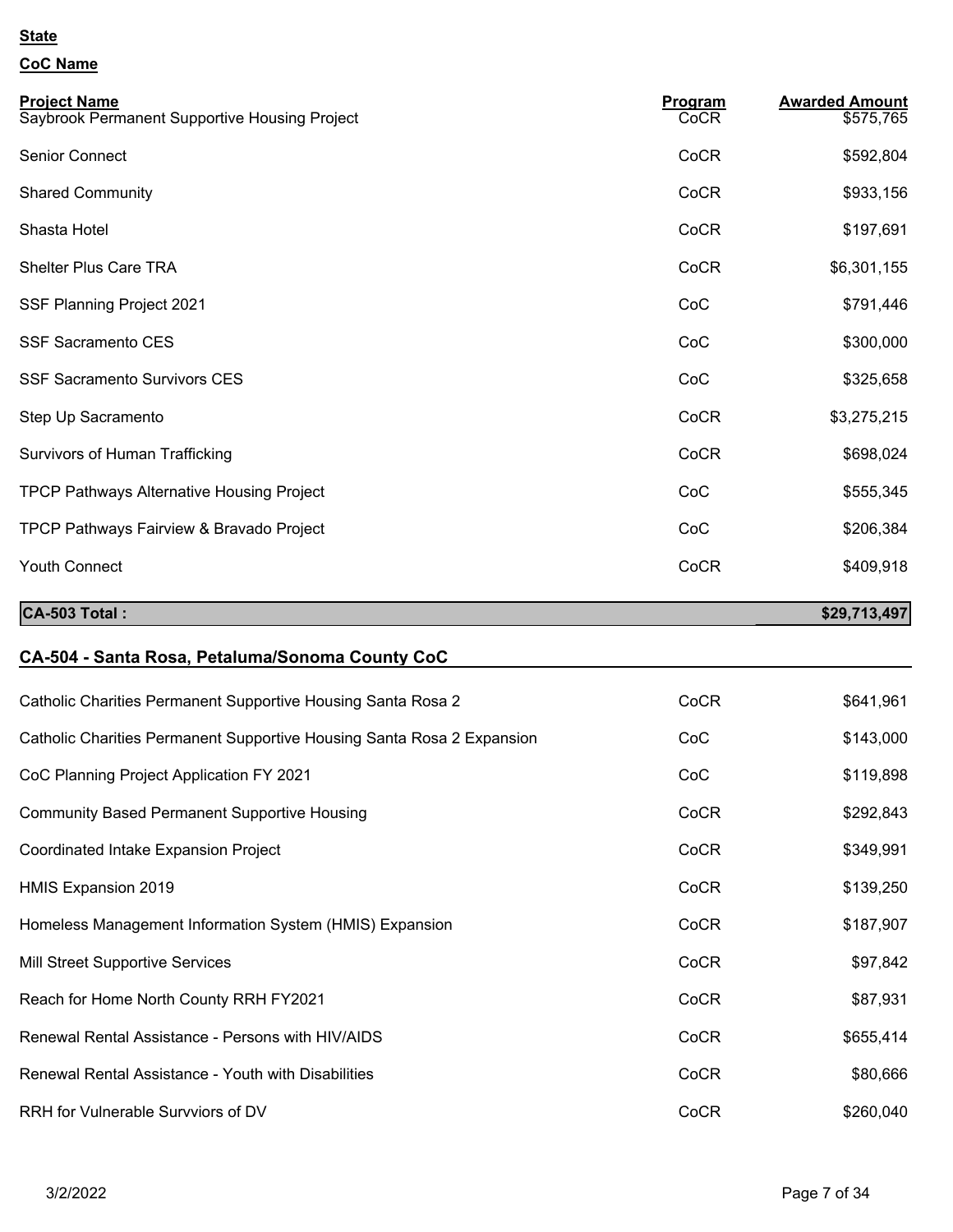### **CoC Name**

| <b>Project Name</b><br>Samaritan FACT 02.01.22 - 01.31.23 | Program<br>CoCR | <b>Awarded Amount</b><br>\$108,926 |
|-----------------------------------------------------------|-----------------|------------------------------------|
| <b>Sanctuary Villas</b>                                   | CoCR            | \$62,554                           |
| SAY Sponsor-Based Rental Assistance Expansion             | CoC             | \$47,273                           |
| SAY Sponsor-Based Rental Assistance Renewal               | CoCR            | \$258,056                          |
| Sonoma SCIL 02.01.22 - 01.31.23                           | CoCR            | \$266,270                          |
| St. Vincent de Paul Commons PSH                           | CoC             | \$303,360                          |
| <b>Stony Point Commons</b>                                | CoCR            | \$59,334                           |
|                                                           |                 |                                    |

# **CA-504 Total :** \$4,162,516

# **CA-505 - Richmond/Contra Costa County CoC**

| <b>ACCESS</b>                                           | CoCR | \$1,059,055 |
|---------------------------------------------------------|------|-------------|
| CA-505 CoC Planning Application FY2021                  | CoC  | \$475,606   |
| Contra Costa Coordinated Entry                          | CoCR | \$550,344   |
| Contra Costa Coordinated Entry Expansion                | CoCR | \$666,691   |
| Contra Costa HMIS                                       | CoCR | \$175,596   |
| Contra Costa Project-Based Rental Assistance            | CoCR | \$159,920   |
| Contra Costa Tenant-Based Rental Assistance             | CoCR | \$6,830,871 |
| <b>Destination Home</b>                                 | CoCR | \$429,457   |
| Esperanza RRH                                           | CoCR | \$412,221   |
| Families in Supportive Housing (FISH)                   | CoCR | \$1,087,325 |
| <b>Garden Park Apartments Community</b>                 | CoCR | \$352,150   |
| High Utilizers of Multiple Systems                      | CoCR | \$1,064,712 |
| Idaho Apartments                                        | CoCR | \$194,836   |
| <b>Permanent Connections</b>                            | CoCR | \$274,606   |
| Permanent Turningpoint                                  | CoCR | \$660,119   |
| Project Home SAFE (Survivor Access to Full Empowerment) | CoC  | \$716,332   |
| Project Thrive                                          | CoCR | \$591,440   |
| Reach Plus RRH                                          | CoCR | \$489,067   |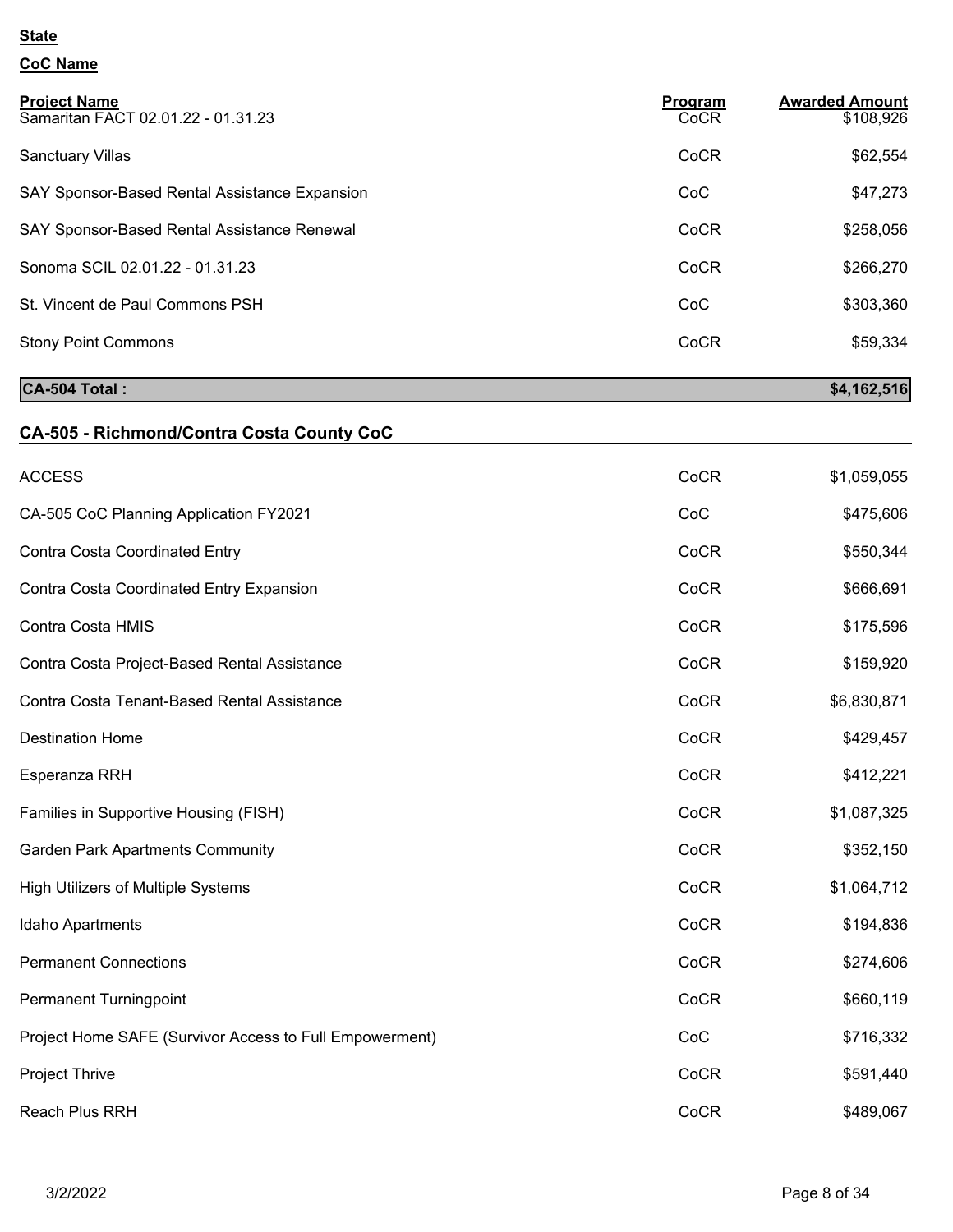# **CoC Name**

| <b>Project Name</b><br>Richmond Hacienda | Program<br>CoC | <b>Awarded Amount</b><br>\$150,220 |
|------------------------------------------|----------------|------------------------------------|
| Shelter Plus Care - Lakeside             | CoCR           | \$92,628                           |
| <b>Tabora Gardens Senior Apartments</b>  | CoCR           | \$299,535                          |
| Villa Vasconcellos                       | CoCR           | \$115,671                          |

### **CA-505 Total :** \$16,848,402

| CA-506 - Salinas/Monterey, San Benito Counties CoC |      |             |
|----------------------------------------------------|------|-------------|
| 2021 CoC Planning Grant                            | CoC  | \$76,638    |
| DV Rapid Rehousing Project                         | CoC  | \$131,168   |
| <b>Hayes Circle Permanent Housing</b>              | CoCR | \$111,262   |
| Home Project                                       | CoC  | \$139,311   |
| Homeward 2021                                      | CoCR | \$118,209   |
| HUD/CoC Domestic Violence Housing First Project    | CoC  | \$274,920   |
| <b>MCHOPE</b>                                      | CoCR | \$144,404   |
| Moon Gate Plaza                                    | CoCR | \$269,440   |
| <b>MOST/Lexington Court FY21</b>                   | CoCR | \$101,336   |
| Pueblo Del Mar 2021                                | CoCR | \$111,241   |
| Safe Passage Renewal Application FY2021            | CoCR | \$130,574   |
| San Benito Helping Hands Renewal 2021              | CoCR | \$308,619   |
| Sandy Shores                                       | CoCR | \$132,173   |
| <b>Shelter Cove</b>                                | CoCR | \$169,772   |
| Shelter Plus Care #2                               | CoCR | \$191,237   |
| CA-506 Total:                                      |      | \$2,410,304 |

### **CA-507 - Marin County CoC**

| CA-507 CoC Planning Application FY2021                              | CoC  | \$149,124 |
|---------------------------------------------------------------------|------|-----------|
| Domestic Violence Housing First DV Bonus Combined Renewal Expansion | CoCR | \$103,084 |
| DV Bonus Expansion 2021                                             | CoC  | \$69,621  |
| <b>Family Place</b>                                                 | CoCR | \$504,227 |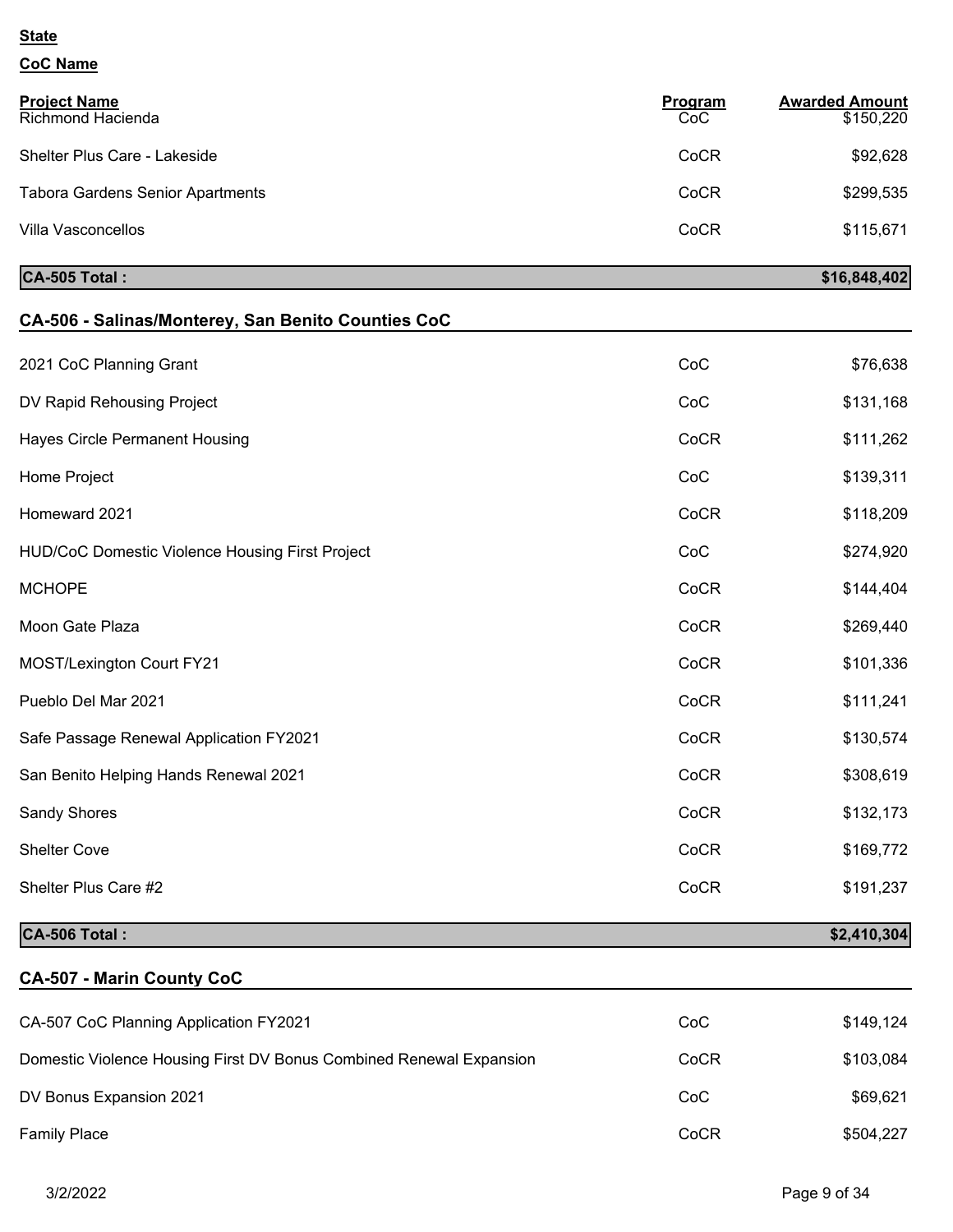# **CoC Name**

| <b>Project Name</b><br>HFE Renewal Project Application FY2021 | Program<br>CoCR | <b>Awarded Amount</b><br>\$202,758 |
|---------------------------------------------------------------|-----------------|------------------------------------|
| Housing at Last                                               | CoCR            | \$769,848                          |
| Marin County CoC Coordinated Entry                            | CoCR            | \$248,493                          |
| Marin SHP 01.01.23 - 12.31.23                                 | CoCR            | \$423,457                          |
| Palm Court Consolidated                                       | CoCR            | \$462,573                          |
| Shelter Plus Care 1 FY2021                                    | CoCR            | \$1,692,561                        |
| Shelter Plus Care 3 FY2021                                    | CoCR            | \$98,302                           |
| Shelter Plus Care Expansion FY2021                            | CoCR            | \$224,844                          |

### **CA-507 Total :** \$4,948,892

# **CA-508 - Watsonville/Santa Cruz City & County CoC**

| 801 River Street                                             | CoC  | \$159,911   |
|--------------------------------------------------------------|------|-------------|
| CA-508 CoC Planning Application FY2021                       | CoC  | \$143,649   |
| <b>Coordinated Entry Expansion</b>                           | CoCR | \$228,362   |
| County of Santa Cruz Homeless Management Information System  | CoCR | \$91,699    |
| Drop-In Center                                               | CoC  | \$296,903   |
| First Step-Scattered Site Housing for Families with Children | CoCR | \$560,228   |
| <b>Freedom Cottages</b>                                      | CoCR | \$15,645    |
| Housing for Health 3                                         | CoCR | \$90,429    |
| <b>MATCH</b>                                                 | CoCR | \$1,028,918 |
| New Roots Rapid Rehousing                                    | CoC  | \$197,505   |
| Santa Cruz County Shared Housing 2021 YHDP                   | CoC  | \$137,767   |
| Shelter + Care Expansion                                     | CoC  | \$150,308   |
| Shelter+Care Consolidate                                     | CoCR | \$1,186,546 |
| Walnut Avenue Housing & Employment Program                   | CoC  | \$154,055   |
| Walnut Avenue Housing & Employment Program                   | CoCR | \$112,219   |
| Young Adults Achieving Success - YHDP RRH & TH               | CoC  | \$263,387   |
| Youth CES                                                    | CoC  | \$60,000    |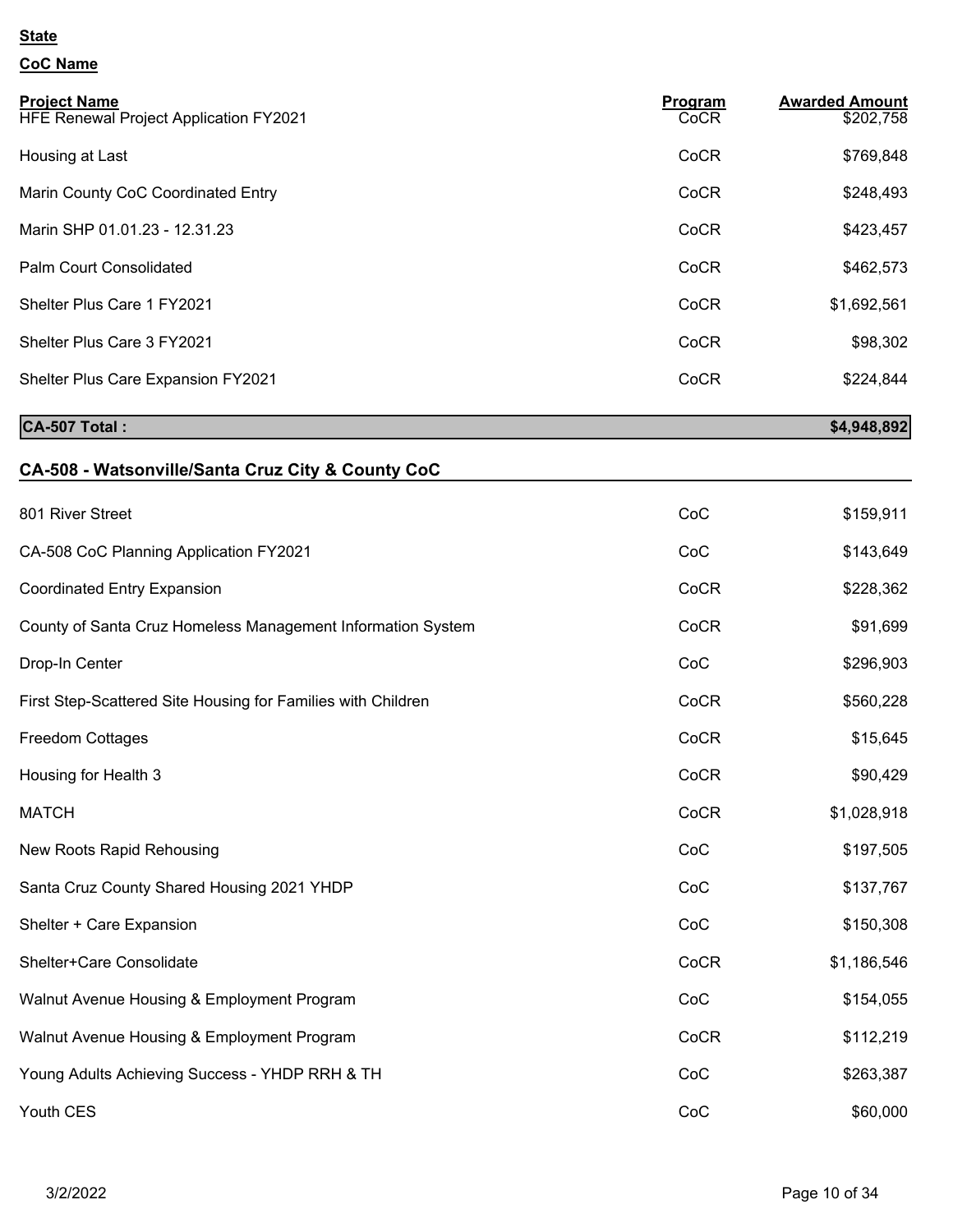| <b>Project Name</b><br>Youth Homeless Response Team (YHRT) Renewal | Program<br>CoC | <b>Awarded Amount</b><br>\$99,175 |
|--------------------------------------------------------------------|----------------|-----------------------------------|
| Youth Rapid Rehousing                                              | CoC            | \$230,531                         |
| CA-508 Total:                                                      |                | \$5,207,237                       |
| <b>CA-509 - Mendocino County CoC</b>                               |                |                                   |
| A Coordinated Entry FY2021                                         | CoCR           | \$93,312                          |
| A TRA RENEWAL 2020 ap. 2021 award. 2022 apr                        | CoCR           | \$1,750,963                       |
| FY2021 CoC Planning Grant                                          | CoC            | \$54,622                          |
| CA-509 Total:                                                      |                | \$1,898,897                       |
| <b>CA-510 - Turlock, Modesto/Stanislaus County CoC</b>             |                |                                   |
| <b>CHS-RRH</b>                                                     | CoCR           | \$78,976                          |
| CoC Planning Application 2021                                      | CoC            | \$119,895                         |
| Halo 3                                                             | CoCR           | \$251,049                         |
| Halo 7 (14)                                                        | CoCR           | \$116,077                         |
| Halo Apartment (5)                                                 | CoCR           | \$283,256                         |
| Halo Housing (1)                                                   | CoCR           | \$152,619                         |
| Halo RCC Vet                                                       | CoCR           | \$117,910                         |
| Hope Housing                                                       | CoCR           | \$231,629                         |
| Households in Recovery                                             | CoCR           | \$236,812                         |
| New Halo Vet                                                       | CoCR           | \$112,851                         |
| Pathways - Support Services Only                                   | CoCR           | \$43,241                          |
| Permanent Housing #1                                               | CoCR           | \$123,853                         |
| Permanent Supportive Housing for Families with Children            | CoCR           | \$71,304                          |
| Permanent Supportive Housing for Families with Children #2         | CoCR           | \$115,180                         |
| Shelter plus Care 1-4,6,7,8 FY 2021 Renewal                        | CoCR           | \$1,361,960                       |
| Shelter plus Care 5 MP FY2021 Renewal                              | CoCR           | \$189,126                         |
| Stanislaus HMIS 1&2                                                | CoCR           | \$173,533                         |
| <b>Support Housing Outreach Project</b>                            | CoCR           | \$91,037                          |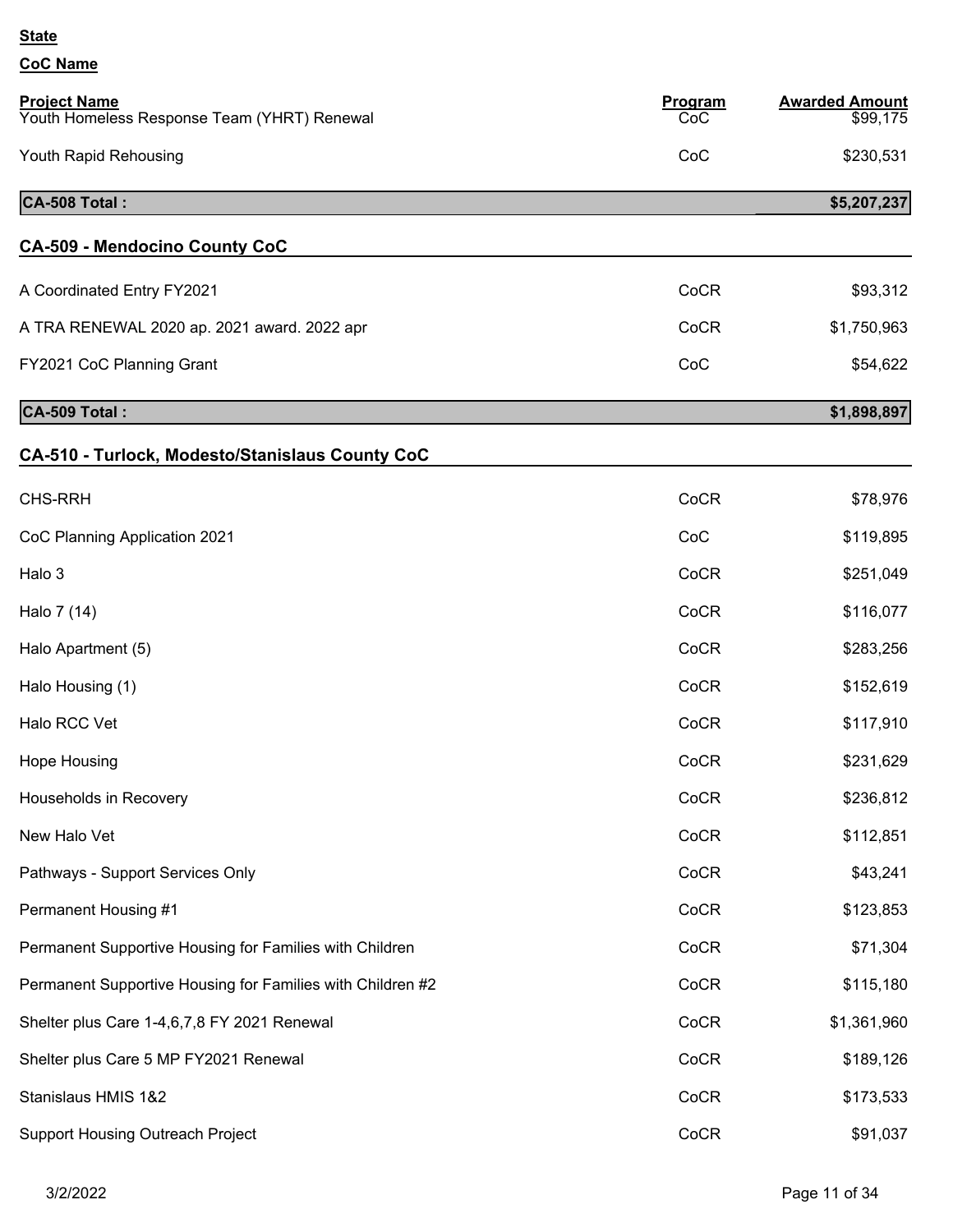| <b>Project Name</b><br>WE CARE RENEWAL EXPANSION NEW | Program<br>CoC | <b>Awarded Amount</b><br>\$37,865 |
|------------------------------------------------------|----------------|-----------------------------------|
| WE CARE TURLOCK PERMANENT HOUSING EXPANSION RENEWAL  | CoCR           | \$96,818                          |
| CA-510 Total:                                        |                | \$4,004,991                       |
| CA-511 - Stockton/San Joaquin County CoC             |                |                                   |
| <b>CARE</b>                                          | CoCR           | \$1,059,441                       |
| <b>CHARM</b>                                         | CoCR           | \$98,540                          |
| CoC Planning Project Application FY2021              | CoC            | \$172,305                         |
| From Homelessness to Homes II                        | CoCR           | \$376,190                         |
| Hermanas I                                           | CoCR           | \$182,734                         |
| <b>HOPE</b>                                          | CoCR           | \$482,869                         |
| Shelter Plus Care - combined                         | CoCR           | \$3,151,787                       |
| Shelter Plus Care 5                                  | CoCR           | \$336,496                         |
| <b>SPICE</b>                                         | CoCR           | \$193,751                         |
| CA-511 Total:                                        |                | \$6,054,113                       |
| CA-512 - Daly City/San Mateo County CoC              |                |                                   |
| CA-512 CoC Planning Project Application FY 2021      | CoC            | \$410,553                         |
| DV Bonus DVRRH CORA FY2021                           | CoC            | \$456,510                         |
| Permanent Supportive Housing Consolidated (SP19)     | CoCR           | \$4,639,339                       |
| Permanent Supportive Housing Consolidated (SP20)     | CoCR           | \$4,178,913                       |
| Rapid Re-housing 2021                                | CoCR           | \$513,540                         |
| Redwood Family House 2021                            | CoCR           | \$133,750                         |
| Renewal DVRRH CORA FY2021                            | CoCR           | \$279,965                         |
| SAFE (Savings & Financial Education) 2021            | CoCR           | \$186,231                         |
|                                                      |                |                                   |
| San Mateo County HMIS Project 2021                   | CoCR           | \$80,110                          |
| <b>SAYAT</b>                                         | CoCR           | \$74,666                          |
| Shelter Plus Care Belmont Apartments                 | CoCR           | \$289,279                         |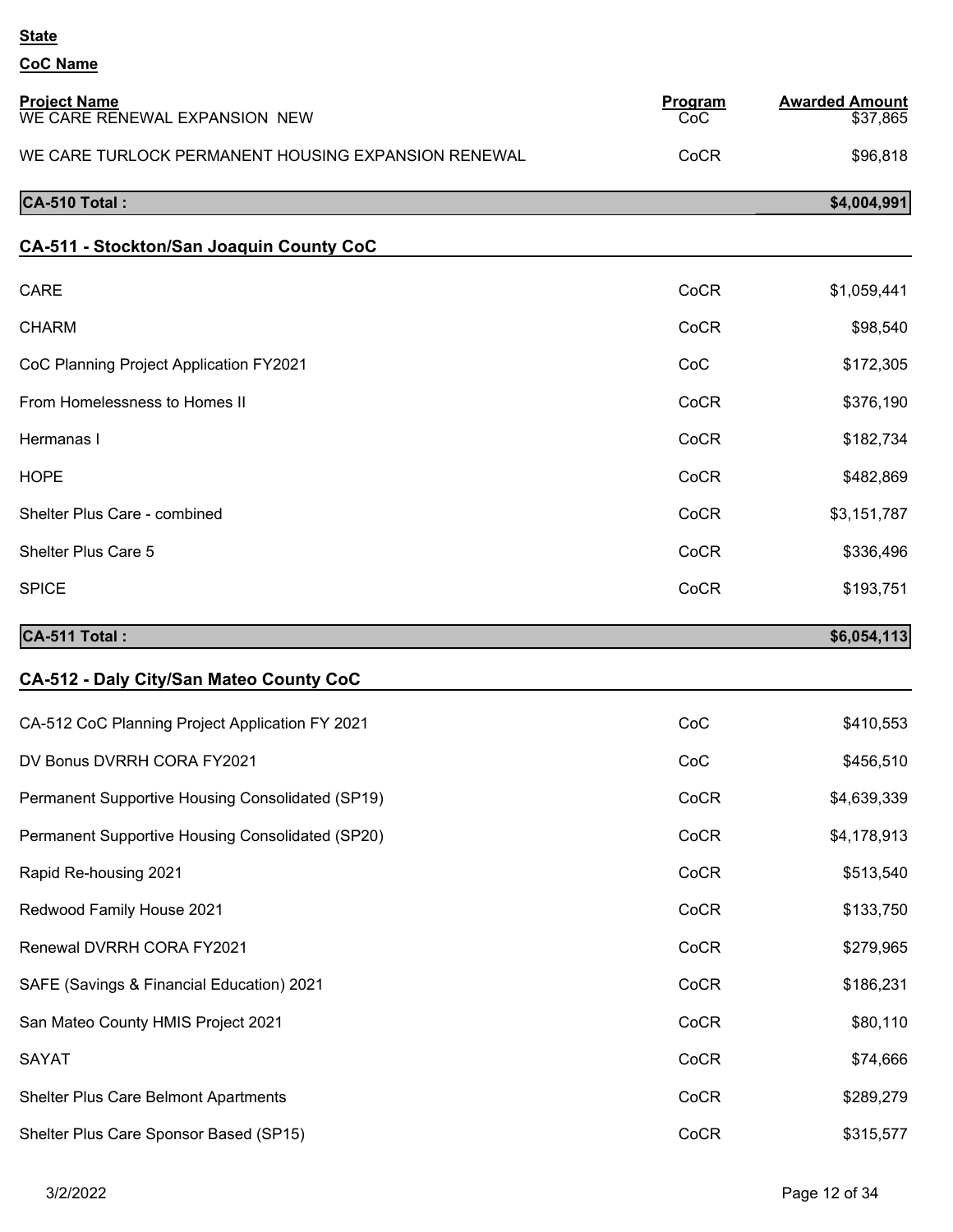### **CoC Name**

| <b>Project Name</b><br>Shelter Plus Care Sponsor Based (SP2) | Program<br>CoCR | <b>Awarded Amount</b><br>\$1,735,878 |
|--------------------------------------------------------------|-----------------|--------------------------------------|
| Vendome 2021                                                 | CoCR            | \$269,948                            |
| CA-512 Total:                                                |                 | \$13,564,259                         |

### **CA-513 - Visalia/Kings, Tulare Counties CoC**

| CA-513 Total:                                     |      | \$2,640,466 |
|---------------------------------------------------|------|-------------|
| Tulare Housing First II FY2021                    | CoCR | \$157,031   |
| Tulare Housing First II Bonus FY2021              | CoCR | \$48,293    |
| Tulare Housing First FY2021                       | CoCR | \$71,236    |
| Tulare County PSH II FY2021                       | CoCR | \$73,816    |
| <b>Tulare County Permanent Supportive Housing</b> | CoCR | \$371,671   |
| <b>Ridge Connections 2 PSH</b>                    | CoCR | \$178,963   |
| Permanent Supportive Housing Program FY2021       | CoCR | \$121,016   |
| Permanent Supportive Housing - Visalia            | CoCR | \$168,360   |
| Kings Tulare HMIS                                 | CoCR | \$157,533   |
| <b>Hope Survives</b>                              | CoCR | \$121,903   |
| Grace Homes                                       | CoCR | \$241,102   |
| <b>Coordinated Entry</b>                          | CoCR | \$169,590   |
| Casa de Robles 3                                  | CoCR | \$189,248   |
| Casa de Robles 2                                  | CoCR | \$302,762   |
| Anchors IV                                        | CoCR | \$90,556    |
| Anchors II                                        | CoCR | \$97,218    |
| 2021 Planning Grant                               | CoC  | \$80,168    |
|                                                   |      |             |

### **CA-514 - Fresno City & County/Madera County CoC**

| A Rapid Way Home               | CoCR | \$155,735 |
|--------------------------------|------|-----------|
| CA-514 2021 CoC Planning Grant | CoC  | \$326,648 |
| Combined Renewal and Expansion | CoCR | \$604,468 |
| Coordinated Entry 2020         | CoCR | \$534,169 |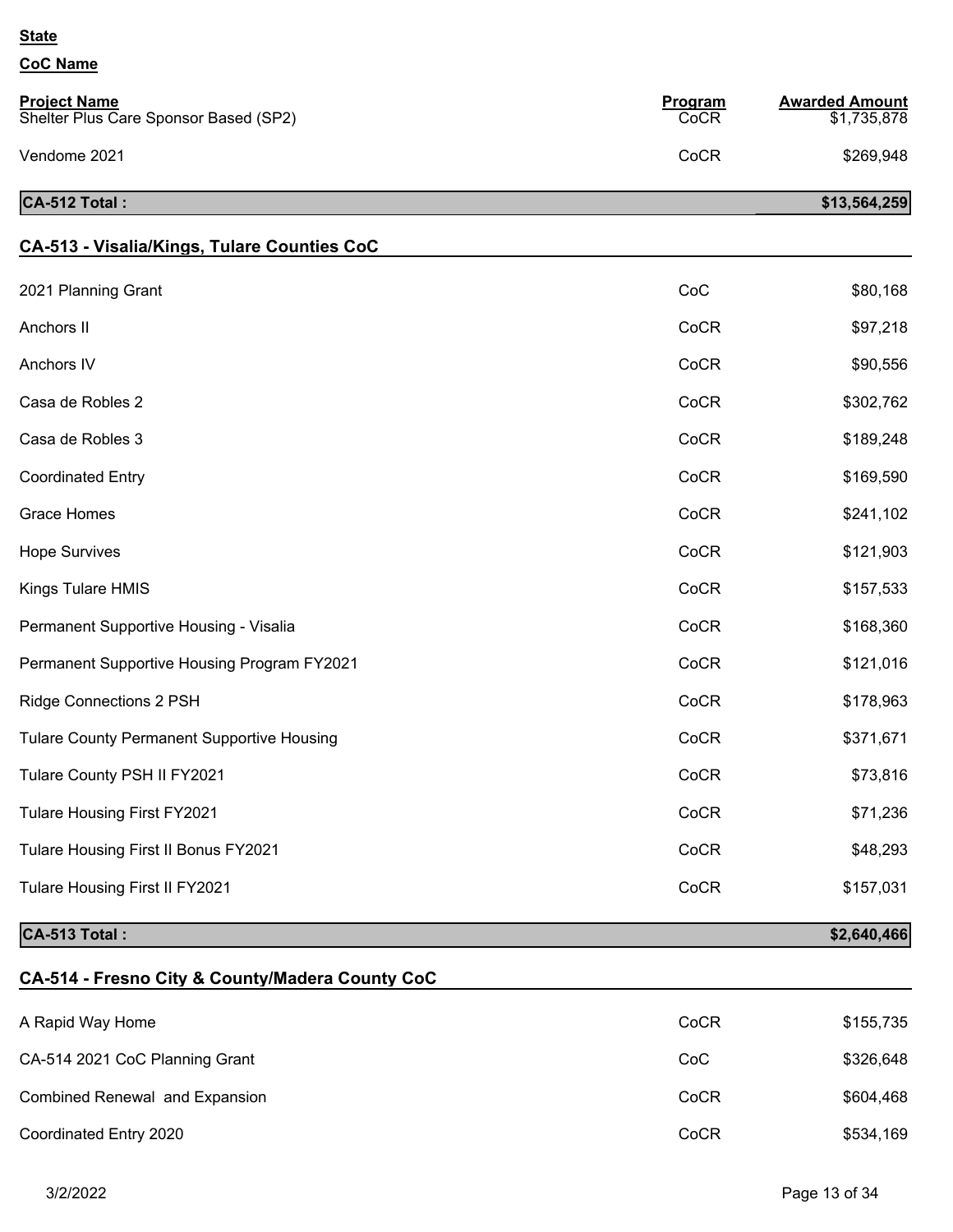| <b>Project Name</b><br><b>Coordinated Entry System Management</b> | Program<br>CoC | <b>Awarded Amount</b><br>\$619,103 |
|-------------------------------------------------------------------|----------------|------------------------------------|
| DV Coordinated Entry System                                       | CoCR           | \$516,358                          |
| DV Coordinated Entry System 2                                     | CoCR           | \$459,927                          |
| <b>Falcon Court Permanent Supportive Housing</b>                  | CoCR           | \$970,860                          |
| Family Villa Permanent Supportive Housing                         | CoCR           | \$754,607                          |
| FMCoC Huron TH/RRH DV                                             | CoC            | \$607,008                          |
| <b>HERO Team 2 expansion</b>                                      | CoCR           | \$525,000                          |
| <b>HMIS Expansion</b>                                             | CoCR           | \$76,500                           |
| <b>HMIS II Expansion</b>                                          | CoCR           | \$245,770                          |
| <b>MMC Clovis Transitional Project</b>                            | CoCR           | \$222,501                          |
| MMC Welcome Home 3                                                | CoCR           | \$306,573                          |
| <b>Permanent Supportive Housing Trinity</b>                       | CoCR           | \$64,783                           |
| Permanent Supportive Housing, Blackstone                          | CoCR           | \$44,130                           |
| Poverello House Rapid Rehousing Project                           | CoC            | \$311,886                          |
| Project Hearth                                                    | CoCR           | \$306,962                          |
| Project LiftOFF Combined                                          | CoCR           | \$532,886                          |
| Project PHoenix                                                   | CoCR           | \$452,264                          |
| <b>Project Rise</b>                                               | CoCR           | \$49,869                           |
| <b>Rapid Rehousing Project</b>                                    | CoCR           | \$261,725                          |
| Renaissance at Santa Clara                                        | CoCR           | \$88,390                           |
| <b>Serenity Village</b>                                           | CoCR           | \$205,042                          |
| Shelter Plus Care 1                                               | CoCR           | \$784,050                          |
| Shelter Plus Care 4                                               | CoCR           | \$432,943                          |
| <b>Stasis Permanent Supportive Housing</b>                        | CoCR           | \$493,112                          |
| <b>Transitional Living Home FY2021</b>                            | CoCR           | \$30,620                           |
| VTR RRH FY2021                                                    | CoC            | \$84,144                           |
| Welcome Home                                                      | CoCR           | \$182,559                          |
| Welcome Home 2/2a                                                 | CoCR           | \$257,164                          |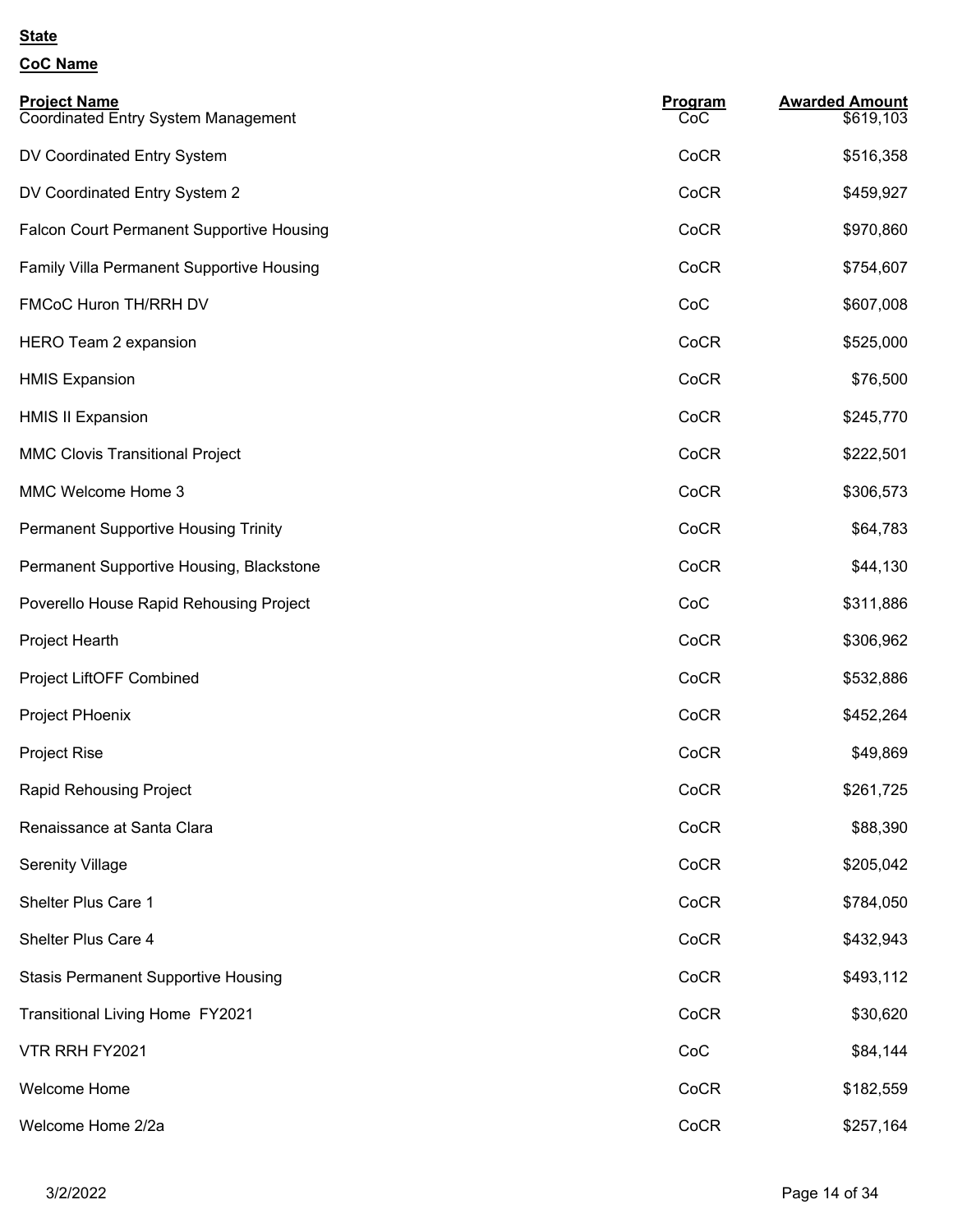| <b>Project Name</b>                                                                     | Program | <b>Awarded Amount</b> |
|-----------------------------------------------------------------------------------------|---------|-----------------------|
| CA-514 Total:                                                                           |         | \$11,507,756          |
| <b>CA-515 - Roseville, Rocklin/Placer County</b>                                        |         |                       |
| AMIHPSH FY 2021                                                                         | CoCR    | \$21,060              |
| <b>ASOC Permanent Supportvie Housing FY2021</b>                                         | CoCR    | \$502,979             |
| ASOC Project Based SPC FY2021                                                           | CoCR    | \$49,860              |
| CA-515 HMIS Renewal FY2021                                                              | CoCR    | \$51,266              |
| CA-515 Planning Grant 2021                                                              | CoC     | \$39,247              |
| Shelter Plus Care Renewal FY2021                                                        | CoCR    | \$421,628             |
| Stand Up Placer DV Bonus 2021                                                           | CoC     | \$114,125             |
| Stand Up Placer Permanent Housing 2021                                                  | CoCR    | \$298,899             |
| CA-515 Total:                                                                           |         | \$1,499,064           |
| CA-516 - Redding/Shasta Siskiyou, Lassen, Plumas, Del Norte, Modoc, Sierra Counties CoC |         |                       |
| Coordinated Entry Renewal Project 2021                                                  | CoCR    | \$61,809              |
| <b>HMIS Renewal Project 2021</b>                                                        | CoCR    | \$30,000              |
| Partner in Housing II 2021                                                              | CoCR    | \$290,822             |
| CA-516 Total:                                                                           |         | \$382,631             |
| CA-517 - Napa City & County CoC                                                         |         |                       |
| CA-517 CoC Planning Grant 2021                                                          | CoC     | \$25,311              |
| Coordinated Assessment 2021                                                             | CoCR    | \$19,054              |
| <b>HMIS 2021</b>                                                                        | CoCR    | \$35,887              |
| Home to Stay 2021                                                                       | CoCR    | \$77,816              |
| Napa PSH 01.01.23 - 12.31.23                                                            | CoCR    | \$314,661             |
| Permanent Supportive Housing 2021                                                       | CoCR    | \$151,522             |
| Permanent Supportive Housing 2021 Expansion (Reallocation + CoC Bonus)                  | CoC     | \$115,979             |
| Shelter Plus Care 2021                                                                  | CoCR    | \$167,287             |
| CA-517 Total :                                                                          |         | \$907,517             |
|                                                                                         |         |                       |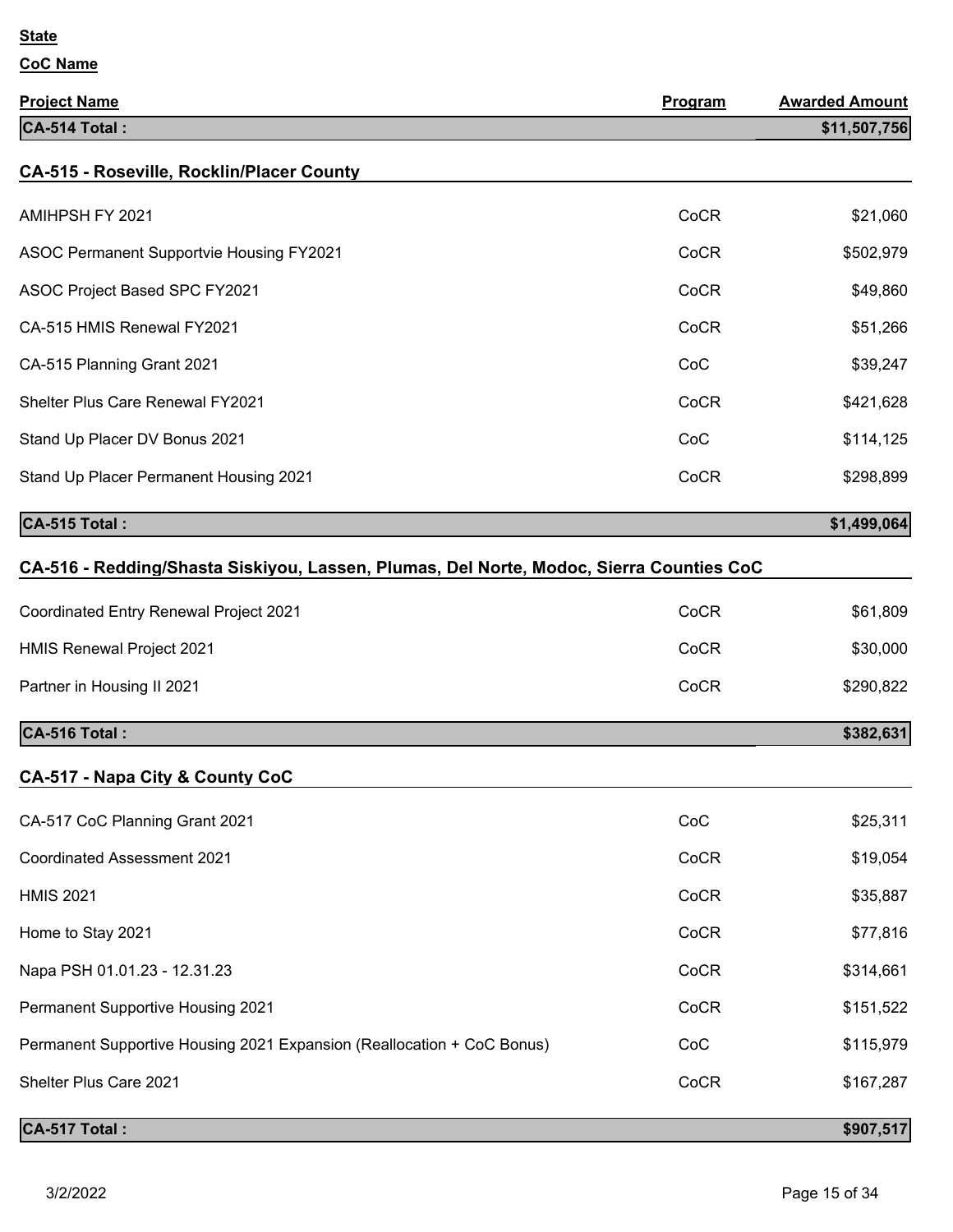**CoC Name**

| <b>Project Name</b>                      | Program | <b>Awarded Amount</b> |
|------------------------------------------|---------|-----------------------|
| CA-518 - Vallejo/Solano County CoC       |         |                       |
| Aspire 2 RRH                             | CoCR    | \$120,858             |
| Aspire RRH                               | CoCR    | \$70,204              |
| <b>Bonus Grant</b>                       | CoCR    | \$39,873              |
| Crossroads                               | CoC     | \$115,026             |
| <b>Fairfield Vets</b>                    | CoCR    | \$44,891              |
| FY 2021 CA-518 Planning Application      | CoC     | \$43,472              |
| FY2021 Coordinated Entry System          | CoCR    | \$219,614             |
| FY2021 DV Bonus Coordinated Entry System | CoCR    | \$84,718              |
| Healthy Living Your Way                  | CoCR    | \$148,374             |
| <b>Housing Express</b>                   | CoCR    | \$137,055             |
| <b>Housing Express Expansion</b>         | CoCR    | \$26,298              |
| <b>Laurel Gardens</b>                    | CoCR    | \$48,824              |
| Sereno Village                           | CoCR    | \$141,017             |
| <b>STOP Plus</b>                         | CoCR    | \$277,962             |
| CA-518 Total:                            |         | \$1,518,186           |

# **CA-519 - Chico, Paradise/Butte County CoC**

| <b>CA-519 Total:</b>                         |      | \$632,859 |
|----------------------------------------------|------|-----------|
| Rapid Re-Housing                             | CoCR | \$95,765  |
| James Place PSH Renewal FY 2021              | CoCR | \$48,983  |
| FY 2021 HMIS Renewal Project                 | CoCR | \$107,000 |
| FY 2021 HMIS Expansion Project               | CoC  | \$37,080  |
| FY 2021 CoC Planning Project                 | CoC  | \$22,248  |
| FY 2021 CES Renewal Project                  | CoCR | \$36,241  |
| Cottages TH/RRH                              | CoC  | \$110,843 |
| Base Camp Village-Supportive Housing Project | CoCR | \$86,718  |
| Avenida Apts-Supportive Housing Project      | CoCR | \$87,981  |
|                                              |      |           |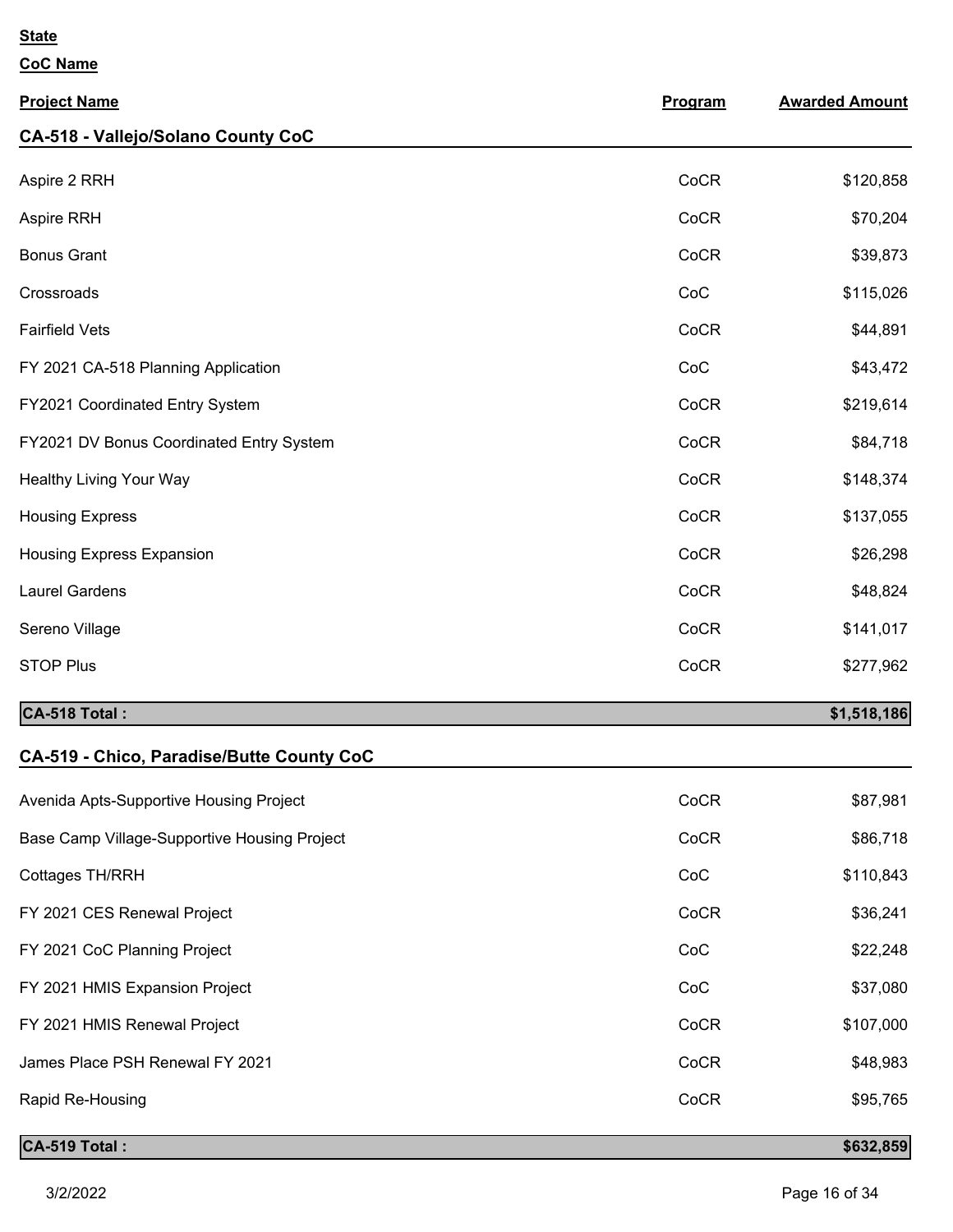| <b>Project Name</b>                                            | <b>Program</b> | <b>Awarded Amount</b> |
|----------------------------------------------------------------|----------------|-----------------------|
| CA-520 - Merced City & County CoC                              |                |                       |
| CA023 FY2021 SPC Renewal                                       | CoCR           | \$77,010              |
| CoC Planning Project Application FY 2021                       | CoC            | \$34,260              |
| <b>Coordinated Entry FY21</b>                                  | CoC            | \$36,022              |
| <b>HMIS Renewal 2021</b>                                       | CoCR           | \$82,709              |
| Project Home Start 2021                                        | CoCR           | \$167,267             |
| Project Hope Westside 2021                                     | CoCR           | \$192,609             |
| Sierra Saving Grace Homeless Project                           | CoCR           | \$52,631              |
| Sierra Saving Grace Homeless Project 2                         | CoCR           | \$105,669             |
| Sierra Saving Grace Homeless Project 3                         | CoCR           | \$170,775             |
| CA-520 Total:                                                  |                | \$918,952             |
| CA-521 - Davis, Woodland/Yolo County CoC                       |                |                       |
| Consolidated PSH 2021                                          | CoCR           | \$152,174             |
| Reallocation (2015) PSH for CH 2021                            | CoCR           | \$196,000             |
| <b>SHP 2021</b>                                                | CoCR           | \$181,468             |
| Transitional Housing Program for Homeless Single Men and Women | CoCR           | \$66,282              |
| CA-521 Total:                                                  |                | \$595,924             |
| <b>CA-522 - Humboldt County CoC</b>                            |                |                       |
| CA-522 CoC Planning Application FY 2021                        | CoC            | \$28,620              |
| <b>Coordinated Entry</b>                                       | CoCR           | \$31,549              |
| <b>HOME PSH</b>                                                | CoCR           | \$250,051             |
| <b>Humboldt County HMIS</b>                                    | CoCR           | \$69,500              |
| Projects HART                                                  | CoCR           | \$93,404              |
| PSH Consolidated FY2021                                        | CoCR           | \$436,370             |
| RRH for DV FY 2021 Expansion                                   | CoC            | \$126,263             |
| RRH for DV FY2021                                              | CoCR           | \$72,789              |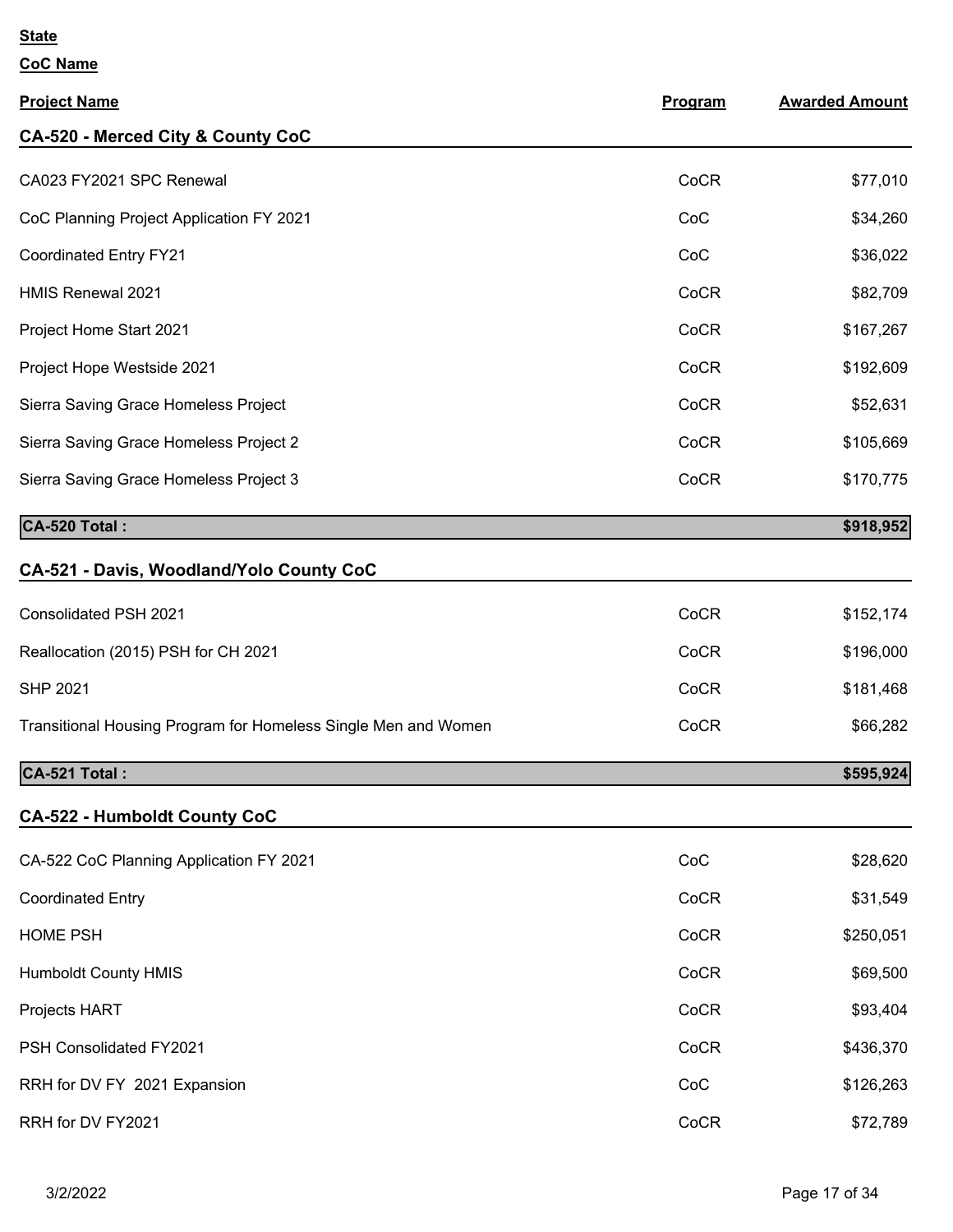| <b>Project Name</b>                                         | Program | <b>Awarded Amount</b> |
|-------------------------------------------------------------|---------|-----------------------|
| CA-522 Total:                                               |         | \$1,108,546           |
| CA-523 - Colusa, Glen, Trinity Counties CoC                 |         |                       |
| <b>Planning Project Application</b>                         | CoC     | \$7,900               |
| CA-523 Total:                                               |         | \$7,900               |
| CA-524 - Yuba City & County/Sutter County CoC               |         |                       |
| CA-524 Planning Grant 2021                                  | CoC     | \$18,071              |
| CA-524 Total:                                               |         | \$18,071              |
| <b>CA-525 - El Dorado County CoC</b>                        |         |                       |
| Arise                                                       | CoC     | \$64,448              |
| <b>EDOK HMIS FY21</b>                                       | CoCR    | \$9,817               |
| <b>EDOK Planning Project 2021</b>                           | CoC     | \$12,592              |
| CA-525 Total:                                               |         | \$86,857              |
| CA-526 - Amador, Calaveras, Mariposa, Tuolumne Counties CoC |         |                       |
| Ash PSH 2021                                                | CoCR    | \$22,080              |
| <b>Calaveras Rapid Re-Housing Project</b>                   | CoCR    | \$129,741             |
| <b>HMIS 2021</b>                                            | CoCR    | \$50,000              |
| Mariposa PSH - PY2020 CA1486L9T262005                       | CoCR    | \$72,590              |
| Sierra HOPE PSH-1                                           | CoCR    | \$50,015              |
| <b>TRC RR 2021</b>                                          | CoCR    | \$66,704              |
| Tuolumne PSH 2021                                           | CoCR    | \$39,627              |
| CA-526 Total:                                               |         | \$430,757             |
| <b>CA-527 - Tehama County CoC</b>                           |         |                       |
| CA-527 CoC Planning Project FY2021                          | CoC     | \$7,734               |
| Empower Tehama TH/RRH FY2021                                | CoCR    | \$53,420              |
| CA-527 Total:                                               |         | \$61,154              |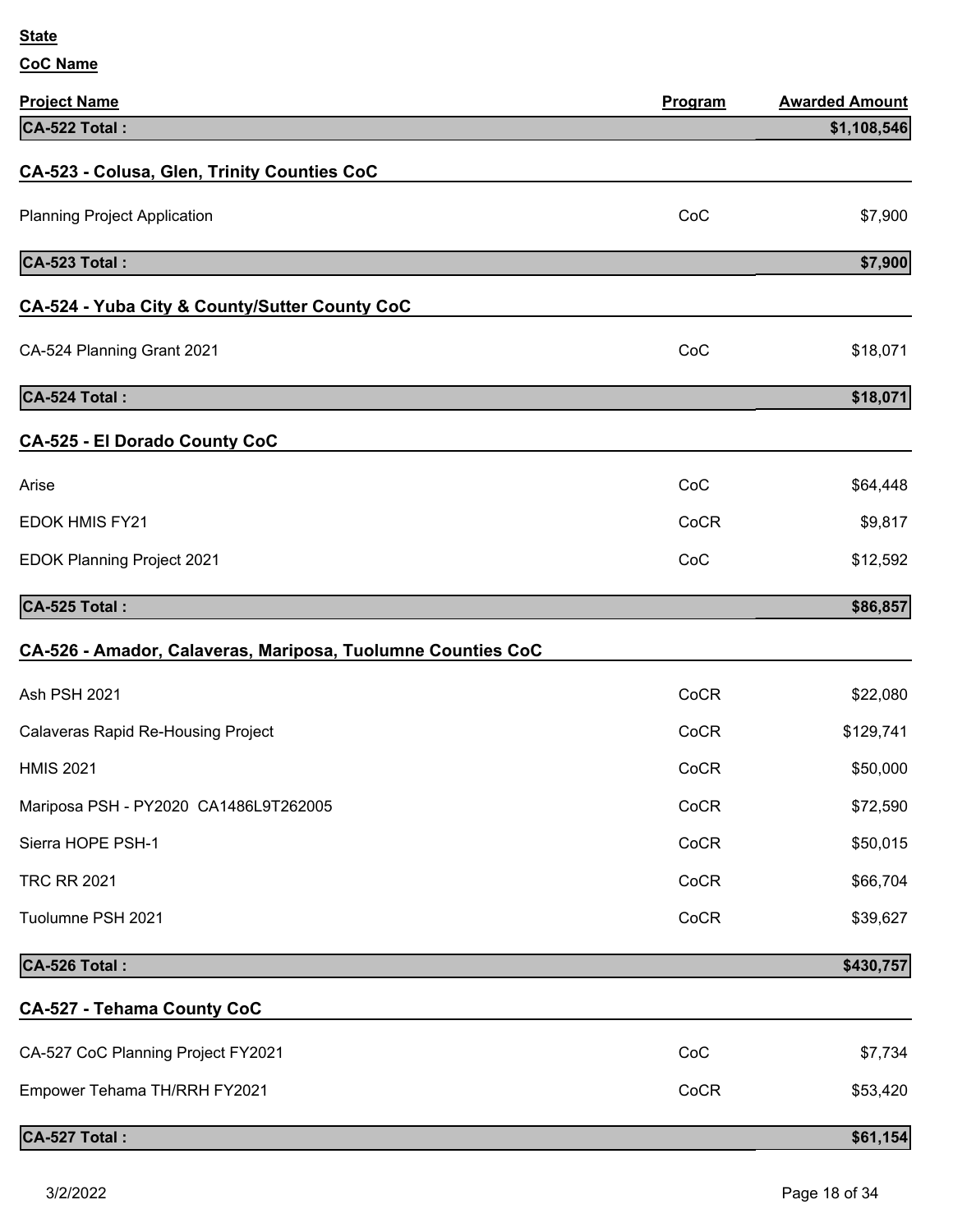**CoC Name**

| <b>Project Name</b>                                          | Program | <b>Awarded Amount</b> |
|--------------------------------------------------------------|---------|-----------------------|
| <b>CA-529 - Lake County CoC</b>                              |         |                       |
| CA-529 2021 CoC Planning Grant                               | CoC     | \$7,272               |
| DV Bonus                                                     | CoC     | \$48,608              |
| CA-529 Total:                                                |         | \$55,880              |
| CA-530 - Alpine, Inyo, Mono Counties CoC                     |         |                       |
| CA-530 CoC Planning Application FY 2021                      | CoC     | \$3,446               |
| CA-530 Total:                                                |         | \$3,446               |
| <b>CA-531 - Nevada County CoC</b>                            |         |                       |
| CA-531 Planning Grant 2021                                   | CoC     | \$9,476               |
| Home Anew Consolidated Project FY21                          | CoCR    | \$155,139             |
| Winters Haven Renewal 6 FY21                                 | CoCR    | \$32,190              |
| CA-531 Total:                                                |         | \$196,805             |
| CA-600 - Los Angeles City & County CoC                       |         |                       |
| CA0324 LA County Dept. of Mental Health                      | CoCR    | \$2,077,158           |
| CA0325 Los Angeles County HMIS Expansion                     | CoCR    | \$407,620             |
| CA0328 - Special Service for Groups                          | CoCR    | \$92,540              |
| CA0329 - St. Joseph Center                                   | CoCR    | \$892,665             |
| CA0331 39 West Apartments (Consolidated 2018)                | CoCR    | \$192,130             |
| CA0335 - A Community of Friends                              | CoCR    | \$177,998             |
| CA0336 - A Community of Friends                              | CoCR    | \$1,891,210           |
| CA0339 Antelope Valley Domestic Violence Council             | CoCR    | \$626,396             |
| CA0340 Antelope Valley Assistance Program                    | CoCR    | \$233,625             |
| CA0341 CPAF Transitional Housing Program (Consolidated 2018) | CoCR    | \$276,862             |
| CA0345 Birch Groves Homes (Consolidated 2018)                | CoCR    | \$388,444             |

CA0347 California Hotel Apartments (Consolidated 2018) COCR COCR \$460,356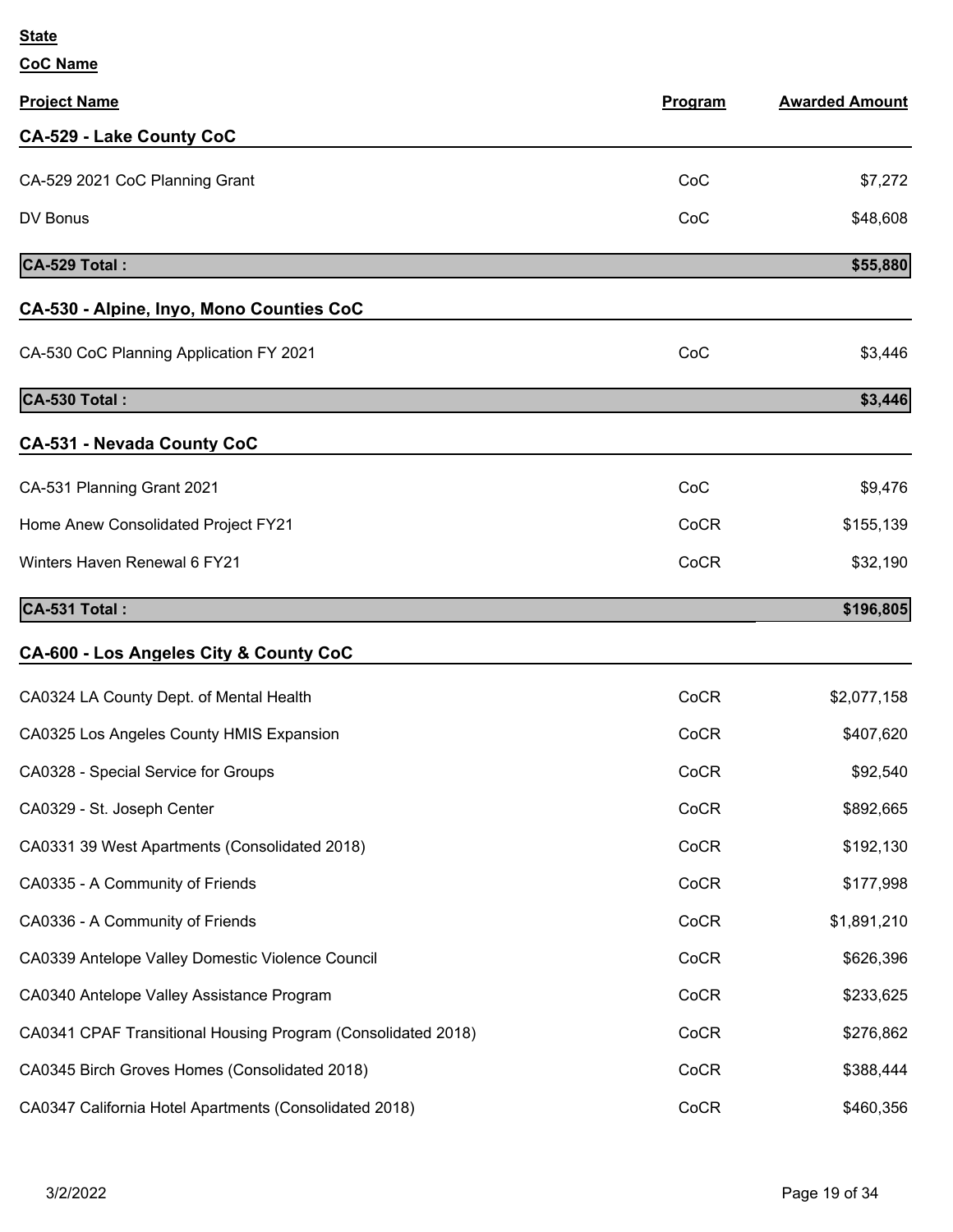| <b>Project Name</b><br>CA0348 Carriage House                       | Program<br>CoCR | <b>Awarded Amount</b><br>\$66,297 |
|--------------------------------------------------------------------|-----------------|-----------------------------------|
| CA0352 Center for Women and Children, Sites A and B - C            | CoCR            | \$120,600                         |
| CA0353 CHOISS Program - SPAs 5 & 7 (Consolidated 2018)             | CoCR            | \$695,837                         |
| CA0356 CHOISS SPA 2                                                | CoCR            | \$413,073                         |
| CA0357 CHOISS SPA 8                                                | CoCR            | \$446,653                         |
| CA0358 Pomona Operation Porchlight Program (Consolidated 2018)     | CoCR            | \$1,002,329                       |
| CA0359 SIP (Consolidated 2018)                                     | CoCR            | \$4,447,586                       |
| CA0364 C Denker House                                              | CoCR            | \$50,410                          |
| CA0365 LAC Dept of Mental Health 1                                 | CoCR            | \$4,006,470                       |
| CA0370 Targeted Supportive Housing Program - Project 1             | CoCR            | \$140,104                         |
| CA0372 JFS Hope - Hope Transitional                                | CoCR            | \$292,583                         |
| CA0373 Far East Building                                           | CoCR            | \$35,666                          |
| CA0374 Fedora Apartments (Consolidated 2018)                       | CoCR            | \$148,510                         |
| CA0383 Gower Street Apartments (Consolidated 2018)                 | CoCR            | \$779,189                         |
| CA0391 - Hillview Mental Health Center                             | CoCR            | \$359,055                         |
| CA0392 - Hillview Mental Health Center                             | CoCR            | \$175,901                         |
| CA0393 LA County DMH                                               | CoCR            | \$273,548                         |
| CA0395 Hollywood Comm. Hsg. Corp                                   | CoCR            | \$1,851,854                       |
| CA0401 Stepping Up                                                 | CoCR            | \$144,410                         |
| CA0405 LA County Dept. of Mental Health                            | CoCR            | \$5,757,605                       |
| CA0407 - The People Concern                                        | CoCR            | \$203,940                         |
| CA0409 Lamp Lodge                                                  | CoCR            | \$305,951                         |
| CA0413 Lincoln Hotel                                               | CoCR            | \$60,177                          |
| CA0414 Los Angeles County HMIS Project (Consolidated 2018)         | CoCR            | \$1,141,640                       |
| CA0419 House of Dignity 1                                          | CoCR            | \$190,171                         |
| CA0420 - National Mental Health Association of Greater Los Angeles | CoCR            | \$288,089                         |
| CA0421 LAC Dept of Military & Veterans Affairs                     | CoCR            | \$1,177,847                       |
| CA0430 Golden West Hotel                                           | CoCR            | \$498,364                         |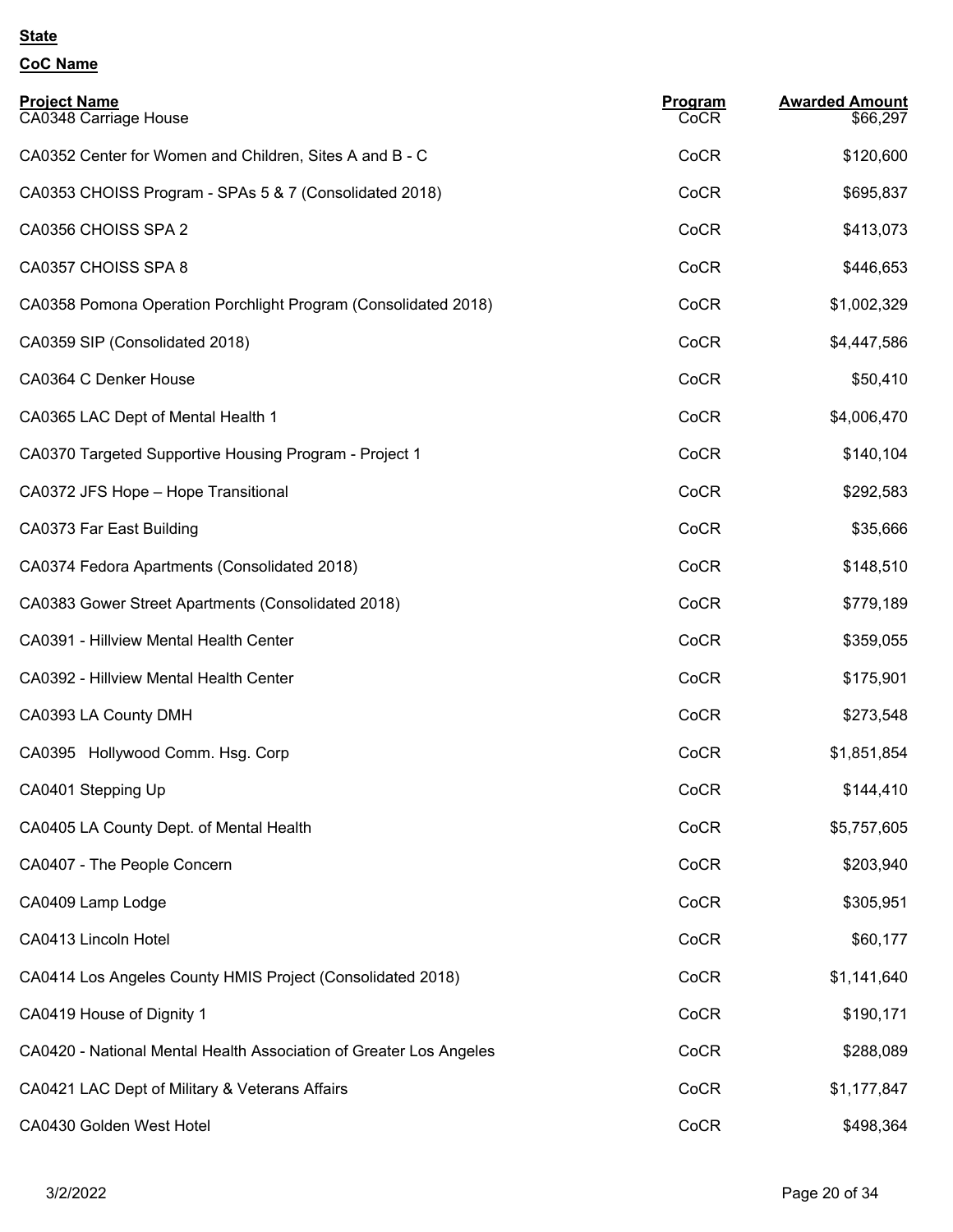| <b>Project Name</b><br>CA0433 Penny Lane Permanent Housing Center Program | Program<br>CoCR | <b>Awarded Amount</b><br>\$222,397 |
|---------------------------------------------------------------------------|-----------------|------------------------------------|
| CA0435 Permanent Housing Project for Disabled Women                       | CoCR            | \$112,935                          |
| CA0438 - Portals/Pacific Clinics                                          | CoCR            | \$388,172                          |
| CA0442 Project Hotel Alert                                                | CoCR            | \$292,466                          |
| CA0444 PROJECT NEW HOPE                                                   | CoCR            | \$667,128                          |
| CA0445 PROJECT NEW HOPE                                                   | CoCR            | \$354,510                          |
| CA0450 Ready, Willing and Able Program                                    | CoCR            | \$175,734                          |
| CA0457 Kosumosu Transitional Housing - C                                  | CoCR            | \$116,142                          |
| CA0460 Santa Monica Dual Diagnosis Project                                | CoCR            | \$108,838                          |
| CA0462 Pomona PHA CoC-PSH Expansion Program Renewal 2021                  | CoCR            | \$2,129,641                        |
| CA0464 - Skid Row Housing Trust                                           | CoCR            | \$3,010,590                        |
| CA0465 The Whole Child                                                    | CoCR            | \$3,753,044                        |
| CA0466 South Central Access Center                                        | CoCR            | \$264,648                          |
| CA0473 - SRO Housing Corporation                                          | CoCR            | \$2,377,944                        |
| CA0474 - St. Joseph Center                                                | CoCR            | \$1,187,065                        |
| CA0479 Steppin Into the Light                                             | CoCR            | \$178,205                          |
| CA0485 1736 Family Crisis Center SHP                                      | CoCR            | \$531,763                          |
| CA0489-2021 Su Casa Supportive Housing Program                            | CoCR            | \$53,462                           |
| CA0494 Rainbow Apartments                                                 | CoCR            | \$143,106                          |
| <b>CA0515 Transitional Services Project</b>                               | CoCR            | \$253,721                          |
| CA0518 Upward Bound House Family Place                                    | CoCR            | \$286,785                          |
| CA0519 Venice Community Hsg Corp                                          | CoCR            | \$811,066                          |
| CA0520 Veterans In Progress                                               | CoCR            | \$295,315                          |
| CA0523 Vista Nueva Apartments (Consolidated 2018)                         | CoCR            | \$354,546                          |
| CA0527 Westside Safe Haven                                                | CoCR            | \$584,327                          |
| CA0742 Mental Health America of Los Angeles                               | CoCR            | \$1,056,992                        |
| CA0783 - A Community of Friends                                           | CoCR            | \$390,400                          |
| <b>CA0792 Pacific Clinics</b>                                             | CoCR            | \$545,658                          |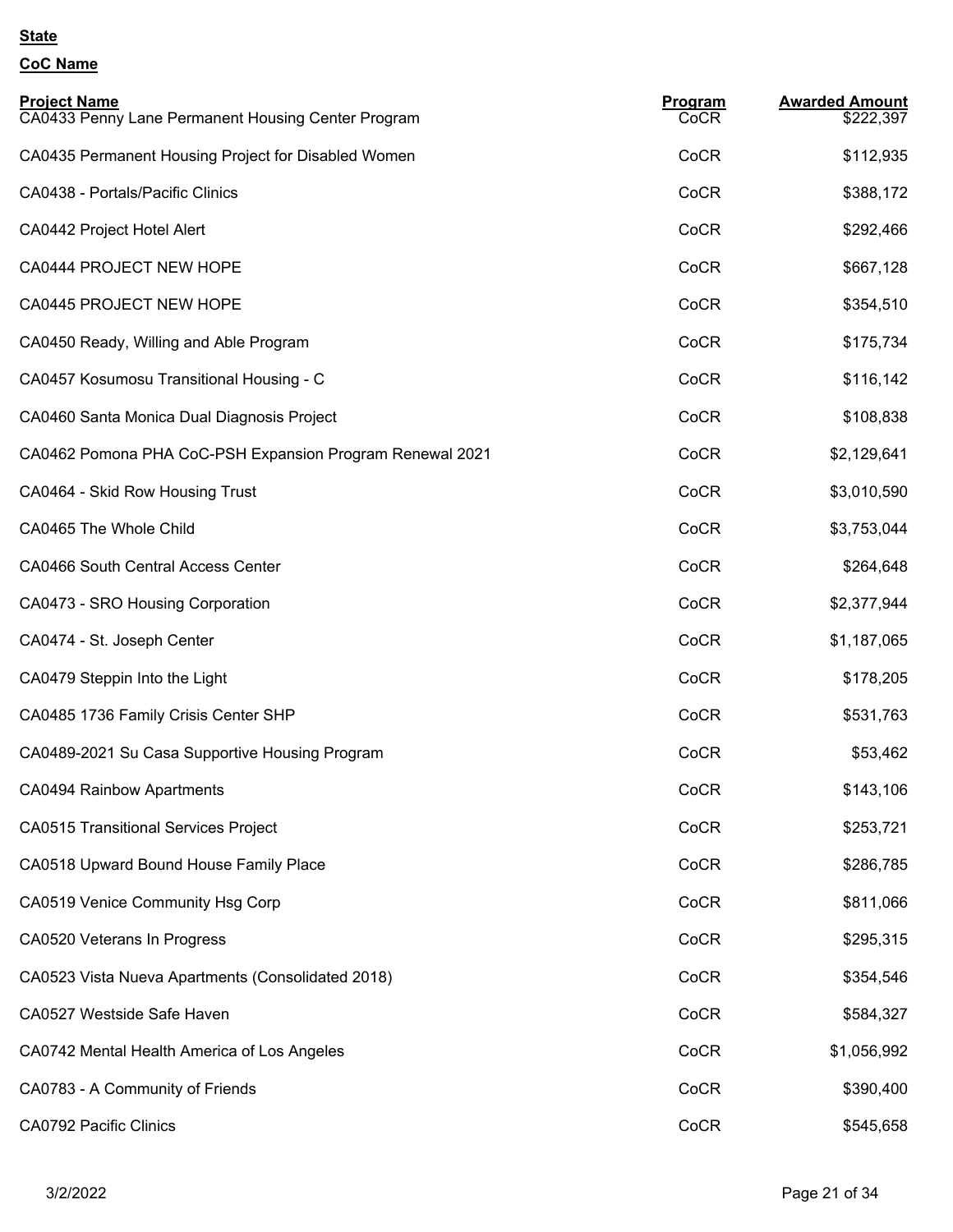| <b>Project Name</b><br>CA0797 - Skid Row Housing Trust       | Program<br>CoCR | <b>Awarded Amount</b><br>\$2,855,264 |
|--------------------------------------------------------------|-----------------|--------------------------------------|
| CA0798 - Special Service for Groups                          | CoCR            | \$1,033,245                          |
| CA0799 - SRO Housing Corporation                             | CoCR            | \$594,799                            |
| CA0800 Tri-City Mental Health Authority                      | CoCR            | \$262,206                            |
| CA0860 City of West Hollywood                                | CoCR            | \$349,454                            |
| CA0861 CHOISS Program - SPA 3                                | CoCR            | \$528,641                            |
| CA0862 LA County Dept of Mental Health                       | CoCR            | \$1,217,439                          |
| CA0913 Southern California Health And Rehabilitation Program | CoCR            | \$1,861,172                          |
| CA0914 SSG 1 - Asian Pacific Counseling and Treatment Center | CoCR            | \$355,948                            |
| CA0915 A Community Of Friends 1                              | CoCR            | \$389,944                            |
| CA0916 - Woodland Terrace Project                            | CoCR            | \$751,599                            |
| CA0917 - Brandon Apts. Project                               | CoCR            | \$520,985                            |
| CA0920 The People Concern                                    | CoCR            | \$3,292,497                          |
| CA0923 - Watts Labor CAC                                     | CoCR            | \$466,268                            |
| CA0993 Downtown Women's Center - Women's Center Residence    | CoCR            | \$468,239                            |
| CA0994 Housing Works Home First - Expansion                  | CoCR            | \$1,180,348                          |
| CA0995 - St. Joseph Center                                   | CoCR            | \$985,510                            |
| CA0996 - Gateway Apts. Project                               | CoCR            | \$776,098                            |
| CA0997 - LTSC Community Development Corporation              | CoCR            | \$371,230                            |
| CA0998 The People Concern 1                                  | CoCR            | \$699,840                            |
| CA1046 LAC Dept of Mental Health 8                           | CoCR            | \$3,634,548                          |
| CA1048 Vanowen Apartments (Consolidated 2018)                | CoCR            | \$322,182                            |
| CA1049 - SRO Housing Corporation                             | CoCR            | \$648,793                            |
| CA1050 - SRO Housing Corporation                             | CoCR            | \$830,327                            |
| CA1051 - Skid Row Housing Trust                              | CoCR            | \$603,837                            |
| CA1104 A Community Of Friends 5                              | CoCR            | \$493,041                            |
| CA1106 - LA Family Housing                                   | CoCR            | \$232,022                            |
| CA1109 The People Concern 2                                  | CoCR            | \$1,188,264                          |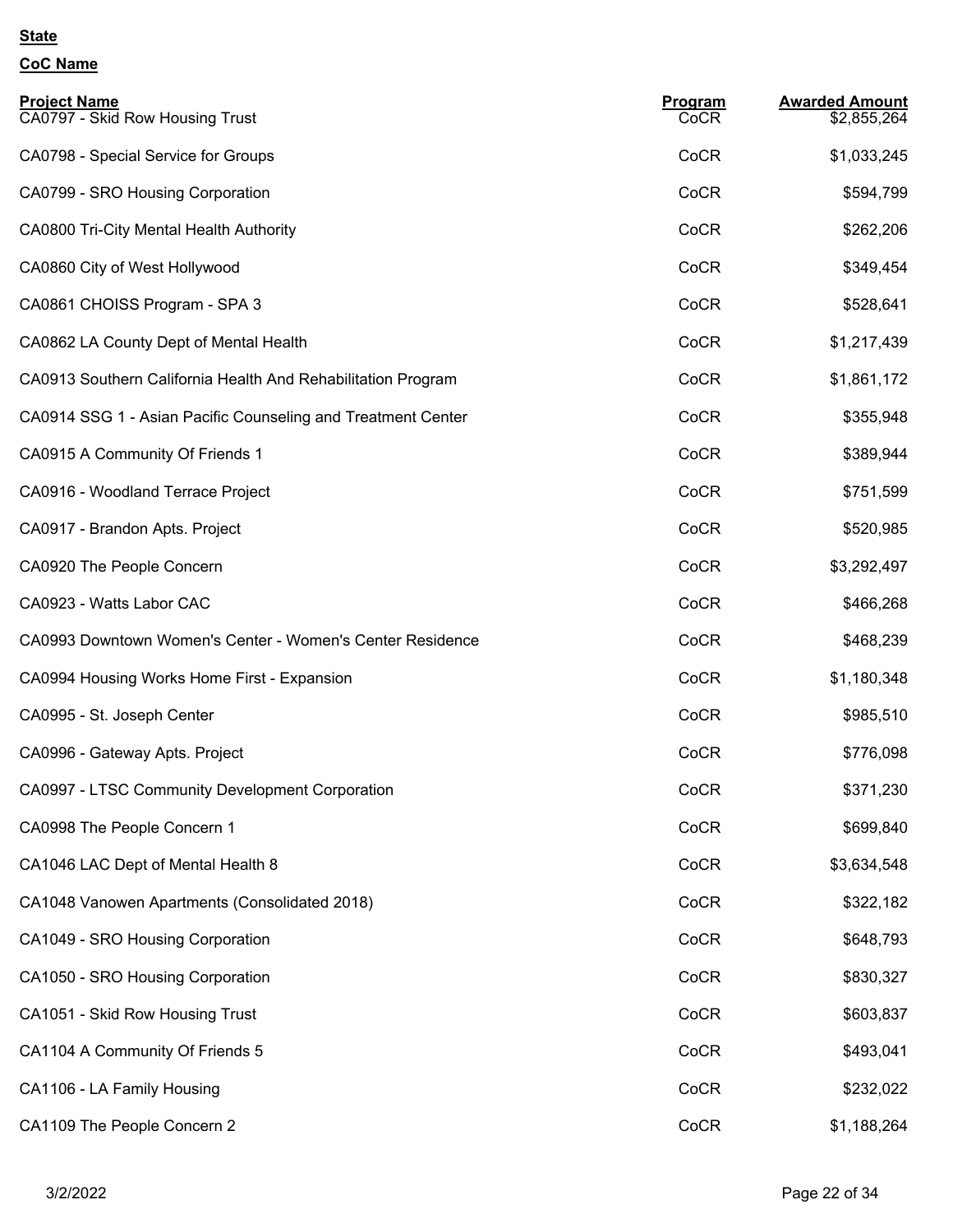| <b>Project Name</b><br>CA1110 San Fernando Valley Comm. Mental Health Ctr.                           | <b>Program</b><br>CoCR | <b>Awarded Amount</b><br>\$412,887 |
|------------------------------------------------------------------------------------------------------|------------------------|------------------------------------|
| CA1112 - Step Up On Second                                                                           | CoCR                   | \$379,856                          |
| CA1157 A Community Of Friends 2                                                                      | CoCR                   | \$297,623                          |
| CA1158 LAC Dept of Mental Health 9                                                                   | CoCR                   | \$458,461                          |
| CA1159 Homeless Health Care Los Angeles                                                              | CoCR                   | \$244,204                          |
| <b>CA1195 LA CoC Coordinated Assessment</b>                                                          | CoCR                   | \$479,058                          |
| CA1217 - Skid Row Housing Trust                                                                      | CoCR                   | \$1,710,132                        |
| CA1218 Homes For Life Foundation                                                                     | CoCR                   | \$105,105                          |
| CA1219 LAC Dept of Health Services                                                                   | CoCR                   | \$427,901                          |
| CA1220 A Community of Friends                                                                        | CoCR                   | \$569,972                          |
| CA1224 - Skid Row Housing Trust                                                                      | CoCR                   | \$218,700                          |
| CA1335 South Los Angeles Rapid Rehousing Program (Consolidated 2018)                                 | CoCR                   | \$2,092,719                        |
| CA1336 Road Home                                                                                     | CoCR                   | \$513,159                          |
| CA1337 LA County Dept. of Mental Health                                                              | CoCR                   | \$2,254,588                        |
| CA1339 - Special Service for Groups                                                                  | CoCR                   | \$1,086,886                        |
| CA1340 - LA Family Housing                                                                           | CoCR                   | \$463,418                          |
| CA1341 LA County Dept. of Mental Health                                                              | CoCR                   | \$14,050,649                       |
| CA1342 LAC Dept of Mental Health 11                                                                  | CoCR                   | \$1,457,251                        |
| CA1343 People Assisting The Homeless                                                                 | CoCR                   | \$584,575                          |
| CA1344 The People Concern Integrated Housing Program                                                 | CoCR                   | \$1,460,810                        |
| CA1487 The Way Home                                                                                  | CoCR                   | \$2,696,779                        |
| CA1490 - St. Joseph Center                                                                           | CoCR                   | \$1,400,588                        |
| CA1491 - Harbor Interfaith Services Inc.                                                             | CoCR                   | \$1,033,974                        |
| CA1492 - LA Family Housing                                                                           | CoCR                   | \$1,882,426                        |
| CA1499-Homes, Equality and Links to Programs "Equal Access to Supportive Living for<br>our Homeless" | CoCR                   | \$567,848                          |
| CA1500 LA County Dept of Health Svcs.                                                                | CoCR                   | \$239,864                          |
| CA1502 The People Concern Wellness Housing Program                                                   | CoCR                   | \$1,434,442                        |
| CA1503 Special Service for Groups 2 - SPA 6 CES                                                      | CoCR                   | \$501,464                          |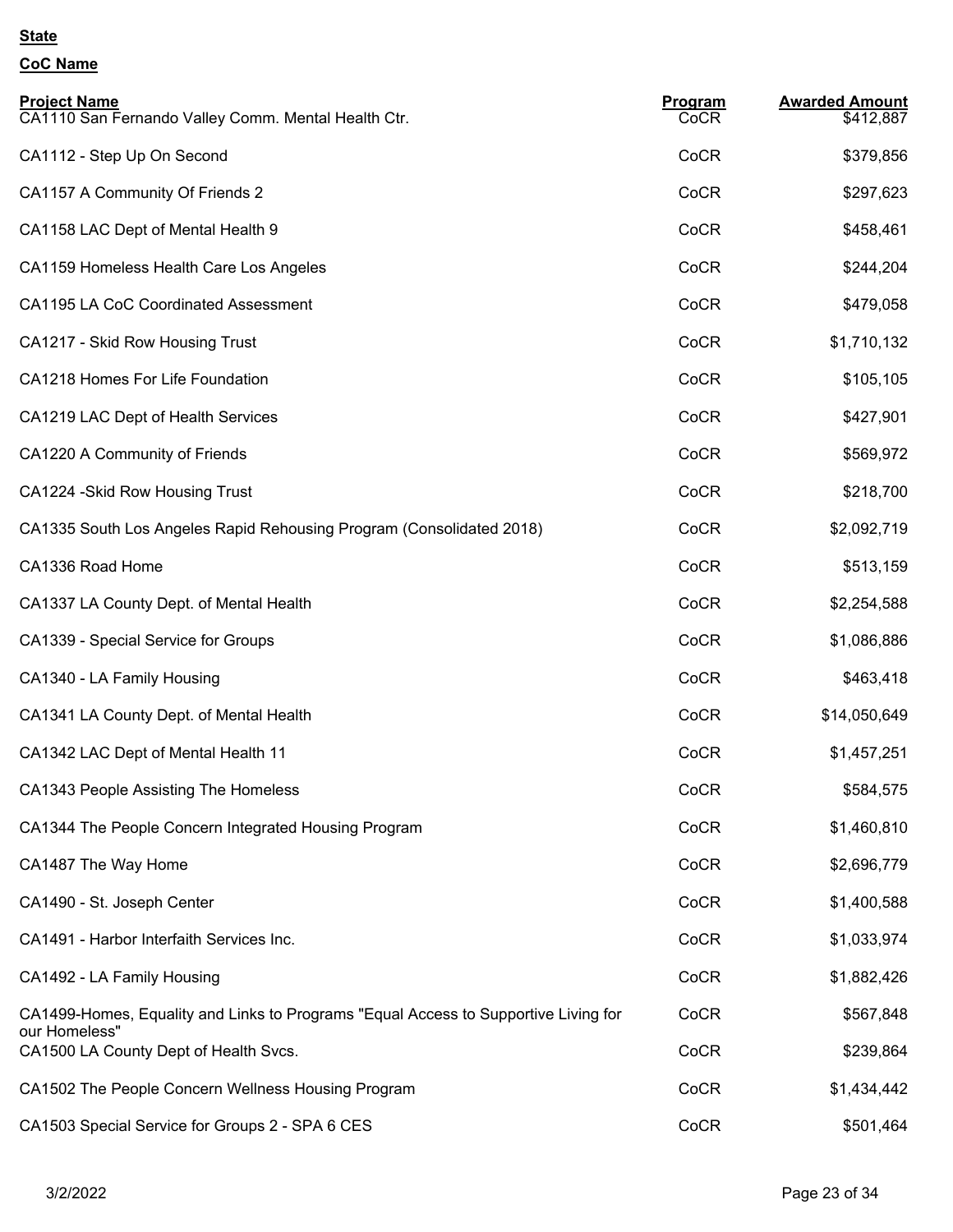| <b>Project Name</b><br>CA1504 St Joseph Center 1                 | <b>Program</b><br>CoCR | <b>Awarded Amount</b><br>\$543,829 |
|------------------------------------------------------------------|------------------------|------------------------------------|
| <b>CA1505 Union Station Homeless Services 1</b>                  | CoCR                   | \$1,124,876                        |
| CA1594 - Alcott Center for Mental Health Services                | CoCR                   | \$415,757                          |
| CA1595 - St. Joseph Center                                       | CoCR                   | \$716,501                          |
| CA1596 LAC Dept of Mental Health 12                              | CoCR                   | \$1,354,563                        |
| <b>CA1597 Union Station Homeless Services 2</b>                  | CoCR                   | \$1,074,476                        |
| CA1684 The Salvation Army CIS PSH (DedicatedPLUS) for TAY        | CoCR                   | \$1,374,780                        |
| CA1685 The Salvation Army CIS PSH                                | CoCR                   | \$1,518,291                        |
| CA1686 Step Up Los Angeles County 2017                           | CoCR                   | \$1,993,597                        |
| CA1687 St Joseph Center 2                                        | CoCR                   | \$1,379,909                        |
| CA1688 LAC Dept of Mental Health 13                              | CoCR                   | \$4,045,872                        |
| CA1689 The People Concern                                        | CoCR                   | \$1,570,709                        |
| CA1787 SJWCFC Permanent Supportive Housing Program               | CoCR                   | \$1,331,020                        |
| CA1789 Los Angeles CoC DV TH-RRH                                 | CoCR                   | \$4,587,916                        |
| CA1790 Los Angeles CoC DV SSO-CE                                 | CoCR                   | \$1,000,000                        |
| CA1878 Joint TH-RRH Program for Domestic Violence Survivors      | CoCR                   | \$2,759,758                        |
| CA1879 Rapid Re-Housing for Domestic Violence Survivors (DV RRH) | CoCR                   | \$2,983,486                        |
| CA-600 CoC Planning Project FY2021                               | CoC                    | \$1,250,000                        |
| Jenesse Center RRH for Survivors 2021                            | CoC                    | \$861,319                          |
| LA CoC Coordinated Assessment Expansion A 2021 (Reallocation)    | CoC                    | \$483,269                          |
| LA CoC Coordinated Assessment Expansion B 2021                   | CoC                    | \$1,076,731                        |
| Los Angeles County HMIS Expansion 2021                           | CoC                    | \$840,000                          |
| Rainbow Services Community Housing Program 2021                  | CoC                    | \$987,992                          |
| Turning Point Joint TH-RRH Program for Survivors 2021            | CoC                    | \$705,158                          |
| CA-600 Total:                                                    |                        | \$155,356,351                      |
| CA-601 - San Diego City and County CoC                           |                        |                                    |
| 2021 MHS- Next Steps PSH RENEWAL                                 | CoCR                   | \$192,290                          |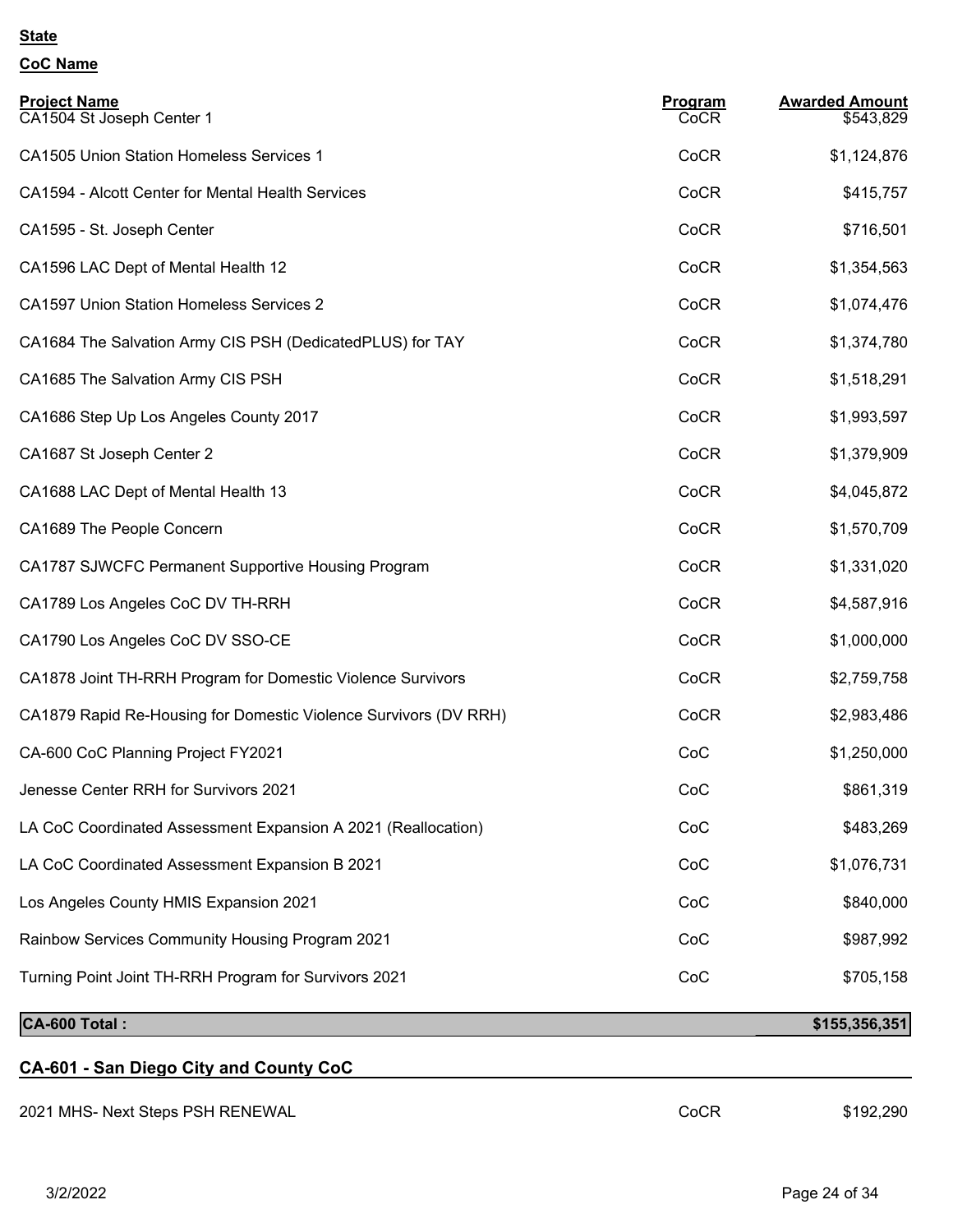| <b>Project Name</b><br>2021 MHS S+C II Renewal | Program<br>CoCR | <b>Awarded Amount</b><br>\$409,777 |
|------------------------------------------------|-----------------|------------------------------------|
| 2021 North County Safehaven RENEWAL            | CoCR            | \$282,511                          |
| 2021 Renewal S+C I                             | CoCR            | \$410,708                          |
| Alpha Square - 2021                            | CoCR            | \$562,311                          |
| <b>Benson Place</b>                            | CoCR            | \$352,375                          |
| <b>Boulevard Apartments</b>                    | CoCR            | \$55,781                           |
| Casas de Luz Renewal 2021                      | CoCR            | \$378,522                          |
| CES for DV Safety 2021                         | CoCR            | \$377,336                          |
| CoC Planning Grant 2021                        | CoC             | \$839,947                          |
| CoC Regional CAHP 2021                         | CoCR            | \$707,000                          |
| Door of Hope PSH                               | CoCR            | \$195,343                          |
| Door of Hope Rapid Rehousing                   | CoCR            | \$417,781                          |
| DV Bonus RRH                                   | CoCR            | \$365,970                          |
| DV Housing First Joint Program                 | CoC             | \$556,717                          |
| <b>East County RRH</b>                         | CoCR            | \$375,789                          |
| El Norte PSH                                   | CoCR            | \$74,210                           |
| Focus on Housing First                         | CoCR            | \$667,215                          |
| HMIS San Diego County CA0702 - 2021 renewal    | CoCR            | \$734,003                          |
| Home Now                                       | CoCR            | \$567,505                          |
| HTHF PSH                                       | CoC             | \$250,000                          |
| HUD Escondido Veteran Apartments Renewal 2021  | CoCR            | \$267,314                          |
| HUD Joint TH/RRH Renewal 2021                  | CoCR            | \$208,496                          |
| Journey Home Renewal FY2021                    | CoCR            | \$538,203                          |
| Las Casitas PSH                                | CoCR            | \$64,593                           |
| Manzanita PSH                                  | CoCR            | \$86,909                           |
| <b>Maternity Shelter Program</b>               | CoCR            | \$289,414                          |
| New Journey Expansion 2021                     | CoC             | \$450,122                          |
| New Journey Renewal FY 2021                    | CoCR            | \$393,192                          |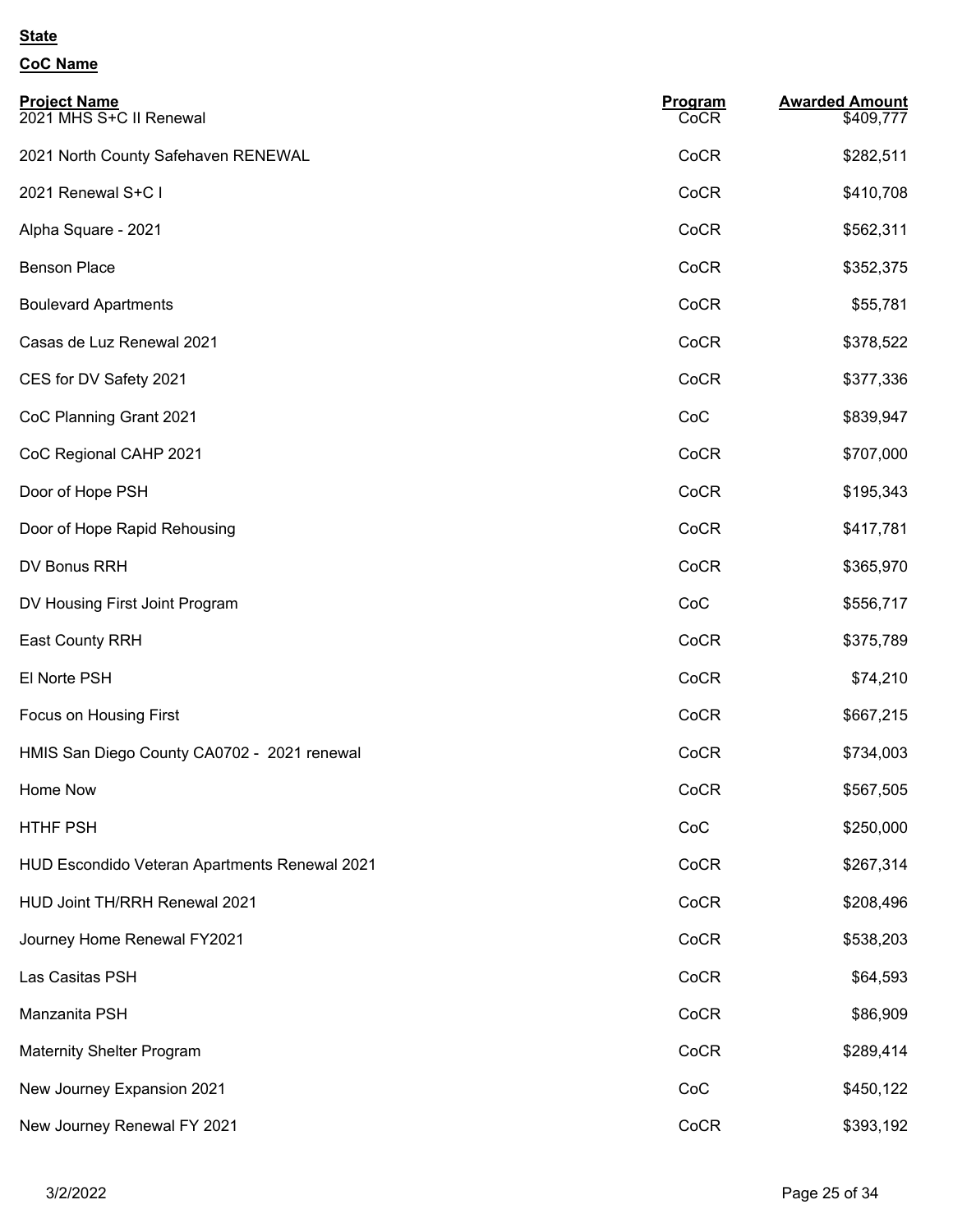| <b>Project Name</b><br>Ninth & F St Renewal FY2021      | <b>Program</b><br>CoCR | <b>Awarded Amount</b><br>\$33,277 |
|---------------------------------------------------------|------------------------|-----------------------------------|
| <b>PATH Connections Housing</b>                         | CoCR                   | \$938,206                         |
| Path to Permanence                                      | CoCR                   | \$225,856                         |
| Rachel's Rapid Rehousing Renewal FY2021                 | CoCR                   | \$151,003                         |
| Rapid Rehousing Programs - 2021                         | CoCR                   | \$1,342,346                       |
| Raymond's Refuge                                        | CoCR                   | \$106,313                         |
| Rental Assistance Program                               | CoCR                   | \$286,440                         |
| <b>RRH</b>                                              | CoCR                   | \$268,581                         |
| Salvation Army TH-RRH                                   | CoCR                   | \$467,878                         |
| San Diego Rapid Re Housing Program                      | CoCR                   | \$259,400                         |
| <b>SDHC Merged Grant</b>                                | CoCR                   | \$3,912,268                       |
| <b>SDHC Rapid Rehousing Project</b>                     | CoCR                   | \$406,374                         |
| St. Vincent de Paul Village 2015 Bonus Project          | CoCR                   | \$1,847,525                       |
| <b>TACHS HIP Operations</b>                             | CoCR                   | \$185,436                         |
| <b>TACHS PRIZM</b>                                      | CoCR                   | \$517,316                         |
| <b>TACHS Unity</b>                                      | CoCR                   | \$176,991                         |
| <b>TAY Rapid Rehousing</b>                              | CoCR                   | \$751,944                         |
| The Lofts - 2021                                        | CoCR                   | \$382,899                         |
| <b>Turning Point</b>                                    | CoCR                   | \$177,096                         |
| Village Rapid Rehousing Consolidated 2021               | CoCR                   | \$1,647,639                       |
| Women's Resource Center TH 2021                         | CoCR                   | \$145,091                         |
| YHDP CES 2021                                           | CoC                    | \$82,500                          |
| YHDP Diversion & Rapid Response CA1815 Replacement 2021 | CoC                    | \$630,000                         |
| YHDP HMIS 2021                                          | CoC                    | \$153,816                         |
| YHDP Host Homes CA1818 Replacement 2021                 | CoC                    | \$167,582                         |
| YHDP Joint Project CA1816 Replacement 2021              | CoC                    | \$2,100,767                       |
| YHDP RRH CA1814 Replacement 2021                        | CoC                    | \$164,949                         |
| YHDP Youth Navigation CA1817 Replacement 2021           | CoC                    | \$650,000                         |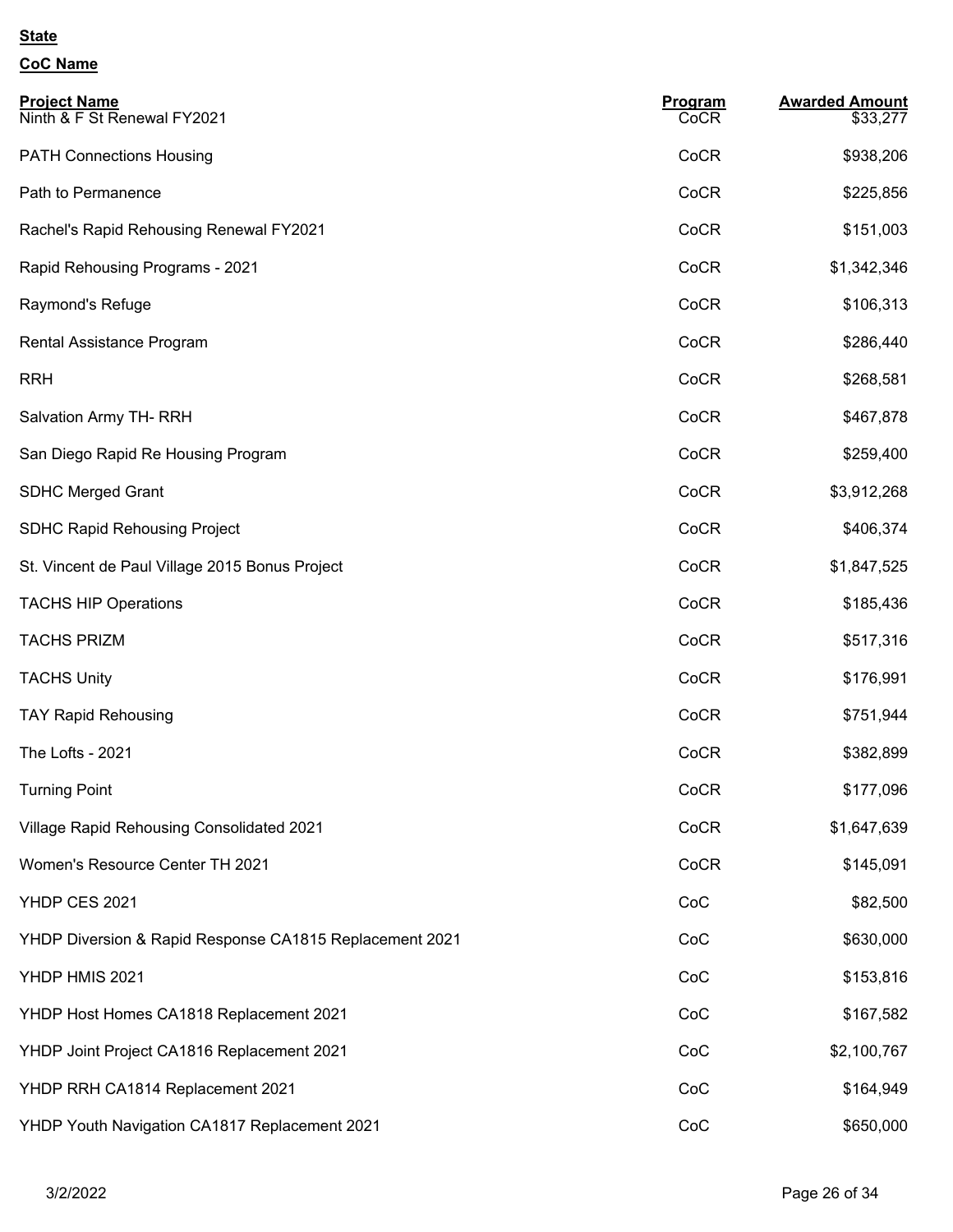| <b>Project Name</b>                                             | <b>Program</b> | <b>Awarded Amount</b> |
|-----------------------------------------------------------------|----------------|-----------------------|
| CA-601 Total:                                                   |                | \$29,250,827          |
| CA-602 - Santa Ana, Anaheim/Orange County CoC                   |                |                       |
| #1 Consolidated Shelter Plus Care TRA 2021 Renewal Project      | CoCR           | \$4,472,267           |
| #2 Consolidated Continuum of Care TRA 2021 Renewal Project      | CoCR           | \$1,938,248           |
| #3 Consolidated Continuum of Care TRA 2021 Renewal Project      | CoCR           | \$2,957,977           |
| #4 Consolidated Continuum of Care TRA 2021 Renewal Project      | CoCR           | \$2,304,462           |
| Aqua PSH                                                        | CoCR           | \$295,784             |
| CoC 2021 Planning Grant                                         | CoC            | \$846,952             |
| CoC Rapid Re-housing 2021                                       | CoCR           | \$629,234             |
| Coordinated Entry System SSO Grant 2021                         | CoCR           | \$1,231,239           |
| Domestic Violence Transitional Housing- Rapid Rehousing Program | CoCR           | \$946,775             |
| DV Bonus Project                                                | CoC            | \$1,641,376           |
| Families Forward Rapid Re-Housing                               | CoCR           | \$579,869             |
| Henderson House Permanent Supportive Housing                    | CoCR           | \$632,877             |
| HMIS Consolidated Community Support NOFA 2021                   | CoCR           | \$650,575             |
| Jackson Aisle Shelter Plus Care PRA 2021 Renewal Project        | CoCR           | \$389,050             |
| Mercy House - CoC Leasing - Renewal                             | CoCR           | \$539,006             |
| Mills End and PSH Leasing Consolidation                         | CoCR           | \$574,790             |
| OC PSH Collaboration Project                                    | CoCR           | \$3,297,341           |
| OC PSH Collaboration Project - Expansion                        | CoC            | \$344,013             |
| OC PSH Collaboration Project II - Expansion                     | CoCR           | \$2,298,858           |
| <b>Permanent Housing 2</b>                                      | CoCR           | \$593,107             |
| <b>Permanent Housing Collaborative</b>                          | CoCR           | \$384,629             |
| Rapid Re-Housing for Families                                   | CoCR           | \$346,067             |
| Rapid Rehousing Program                                         | CoCR           | \$234,783             |
| <b>Stanton Multi-Service Center</b>                             | CoCR           | \$472,533             |
| Street2Home OC Expansion                                        | CoCR           | \$1,956,881           |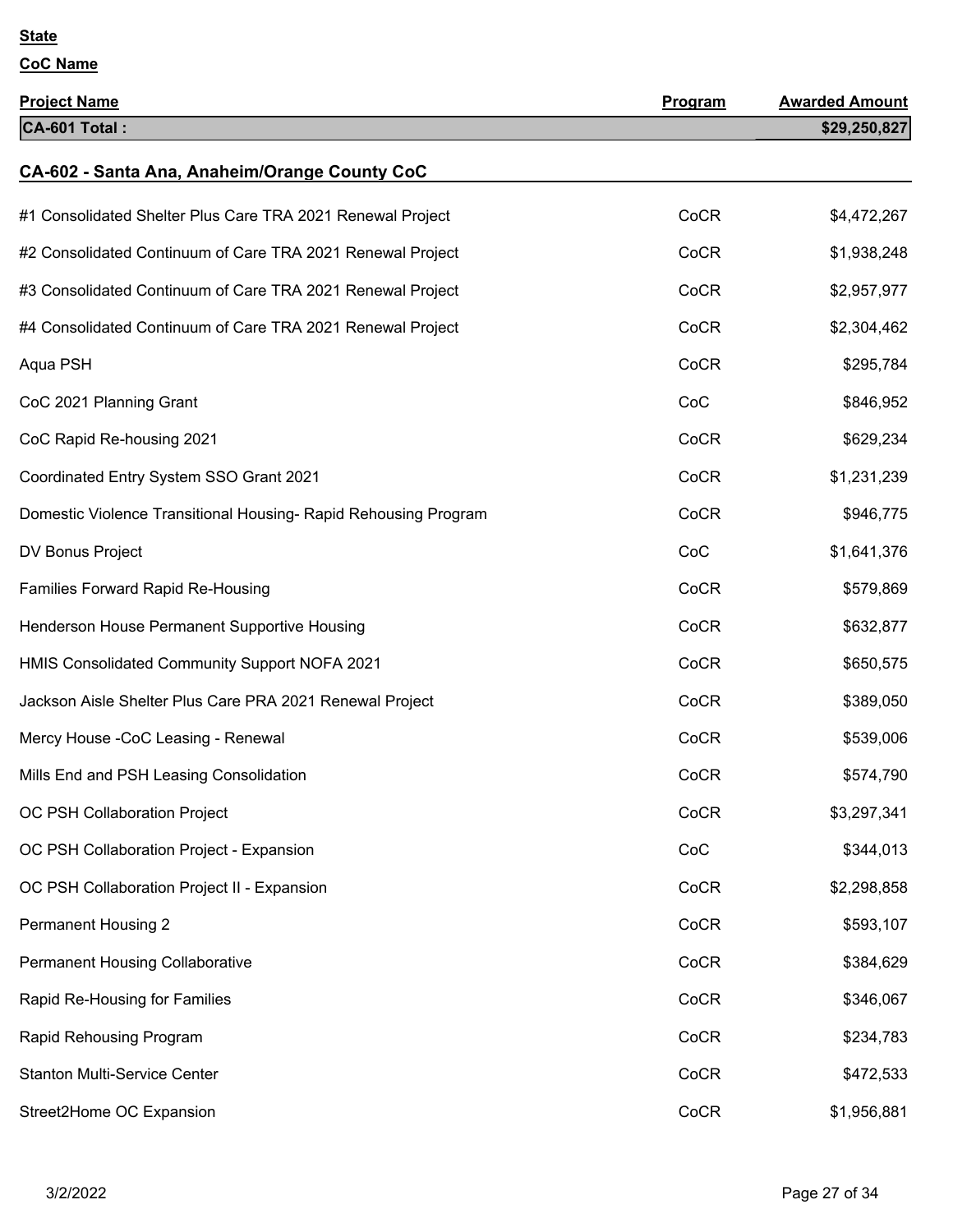| <b>Project Name</b><br><b>Tyrol Plaza Senior Apartments 2021</b>     | <b>Program</b><br>CoCR | <b>Awarded Amount</b><br>\$160,752 |
|----------------------------------------------------------------------|------------------------|------------------------------------|
| Tyrol Plaza Senior Apartments 2021 Expansion                         | CoC                    | \$70,460                           |
|                                                                      |                        |                                    |
| CA-602 Total:                                                        |                        | \$30,789,905                       |
| CA-603 - Santa Maria/Santa Barbara County CoC                        |                        |                                    |
| CoC Planning Application 2021                                        | CoC                    | \$58,357                           |
| <b>HMIS Consolidation Renewal 2021</b>                               | CoCR                   | \$169,050                          |
| Marks House Transitional Housing & RRH Project                       | CoCR                   | \$134,393                          |
| <b>New Beginnings RRH</b>                                            | CoCR                   | \$113,315                          |
| Oak Street ReAllocation                                              | CoC                    | \$118,879                          |
| PATH Santa Barbara PH-PSH                                            | CoCR                   | \$1,072,608                        |
| PATH Santa Barbara PH-PSH 2                                          | CoCR                   | \$79,444                           |
| PATH Santa Barbara PH-RRH                                            | CoCR                   | \$130,001                          |
| Rapid ReHousing Consolidated 2021                                    | CoCR                   | \$200,828                          |
| Santa Barbara County Coordinated Entry Renewal 2021                  | CoCR                   | \$130,675                          |
| Shelter Plus Care PRA for Artisan and Bradley Consolidation          | CoCR                   | \$138,343                          |
| CA-603 Total:                                                        |                        | \$2,345,893                        |
| CA-604 - Bakersfield/Kern County CoC                                 |                        |                                    |
| Alliance TH and PH-RRH Project                                       | CoC                    | \$490,725                          |
| Alliance Transitional Housing Project                                | CoCR                   | \$133,139                          |
| CA 604 Planning Grant 2021                                           | CoC                    | \$233,917                          |
| <b>CAPK Coordinated Entry System</b>                                 | CoCR                   | \$236,838                          |
| Casa Nueva II Placement and Supportive Services Project              | CoCR                   | \$48,500                           |
| Casa Nueva III Placement and Supportive Services - Expansion Project | CoC                    | \$221,756                          |
| Casa Nueva III Placement and Supportive Services Project             | CoCR                   | \$66,463                           |
| Casa Nueva Placement and Supportive Services Project                 | CoCR                   | \$45,858                           |
| El Programa Dulce Hogar Consolidated                                 | CoCR                   | \$4,483,589                        |
| El Programa Dulce Hogar Consolidated Expansion                       | CoC                    | \$295,245                          |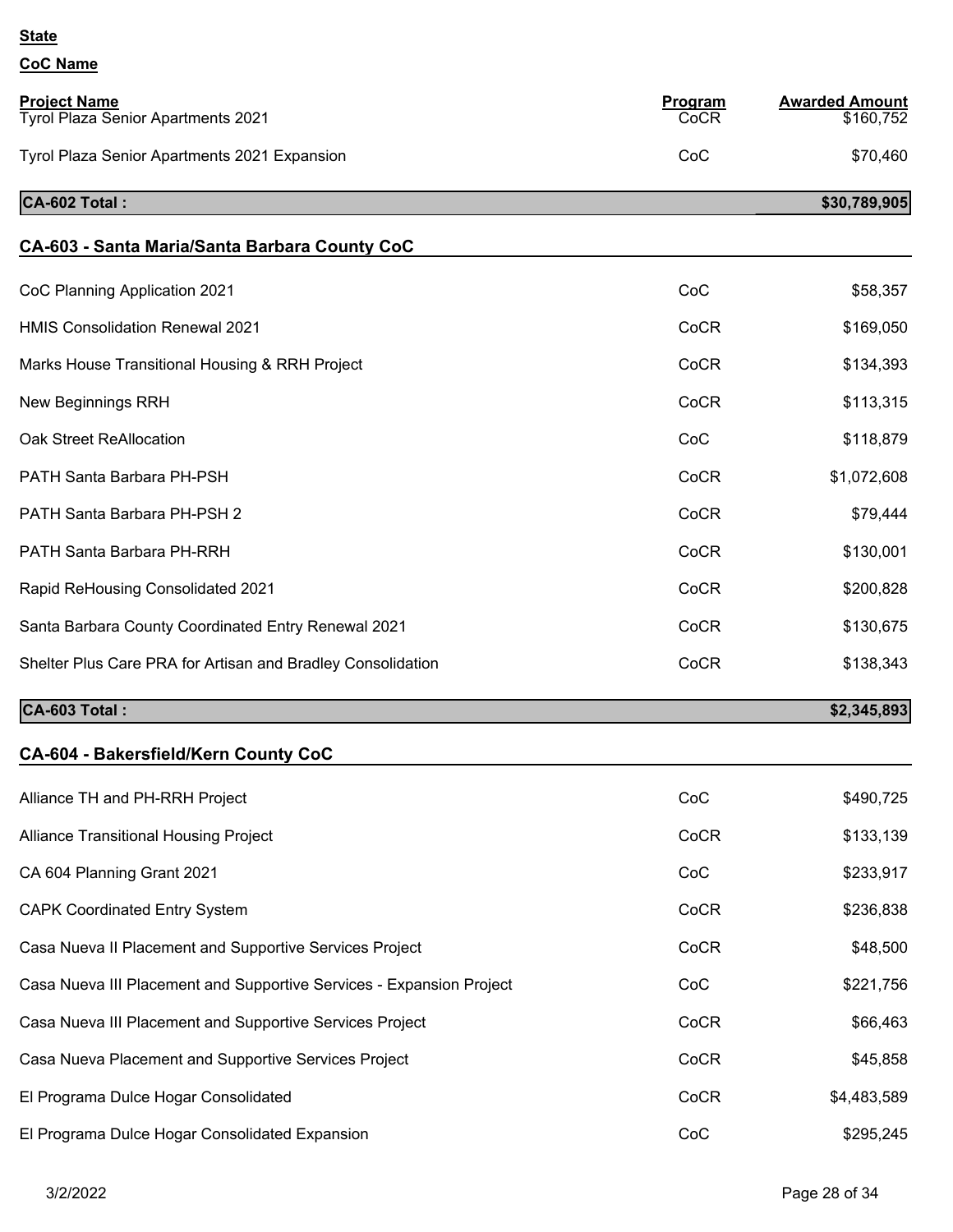# **CoC Name**

| <b>Project Name</b><br>Homeless Most Vulnerable Project 2021r | Program<br>CoCR | <b>Awarded Amount</b><br>\$136,468 |
|---------------------------------------------------------------|-----------------|------------------------------------|
| <b>KCMH-HMIS</b>                                              | CoCR            | \$80,409                           |
| Project Home 2021                                             | CoCR            | \$94,263                           |
| Rapid Rehousing Project 1                                     | CoCR            | \$128,285                          |
| Sebastian House HIV/AIDS Homeless Project 2021r               | CoCR            | \$103,787                          |

# **CA-604 Total :** \$6,799,242

### **CA-606 - Long Beach CoC**

| Advance                                     | CoCR | \$224,843   |
|---------------------------------------------|------|-------------|
| Cabrillo Plaza PHD                          | CoCR | \$450,302   |
| CH Healthy Homes                            | CoCR | \$442,999   |
| <b>CHAMPS</b>                               | CoCR | \$346,714   |
| Domestic Violence                           | CoCR | \$489,879   |
| Domestic Violence Shelter                   | CoCR | \$168,270   |
| Domestic Violence TH-RRH                    | CoCR | \$511,555   |
| <b>Family Commons</b>                       | CoCR | \$813,371   |
| <b>Harbor PSH</b>                           | CoCR | \$407,222   |
| Homeless Assistance Program                 | CoCR | \$226,963   |
| Homeless Management Information System HMIS | CoCR | \$332,030   |
| It's a New Day                              | CoCR | \$418,256   |
| Long Beach CoC Planning                     | CoC  | \$284,331   |
| Long Beach CoC UFA                          | CoC  | \$284,331   |
| <b>MSC</b>                                  | CoCR | \$842,737   |
| Rapid Rehousing                             | CoCR | \$335,460   |
| SPC 05 CH                                   | CoCR | \$156,246   |
| <b>SPC 95/00</b>                            | CoCR | \$756,548   |
| SPC 96/99                                   | CoCR | \$277,624   |
| Street to Home                              | CoCR | \$1,484,454 |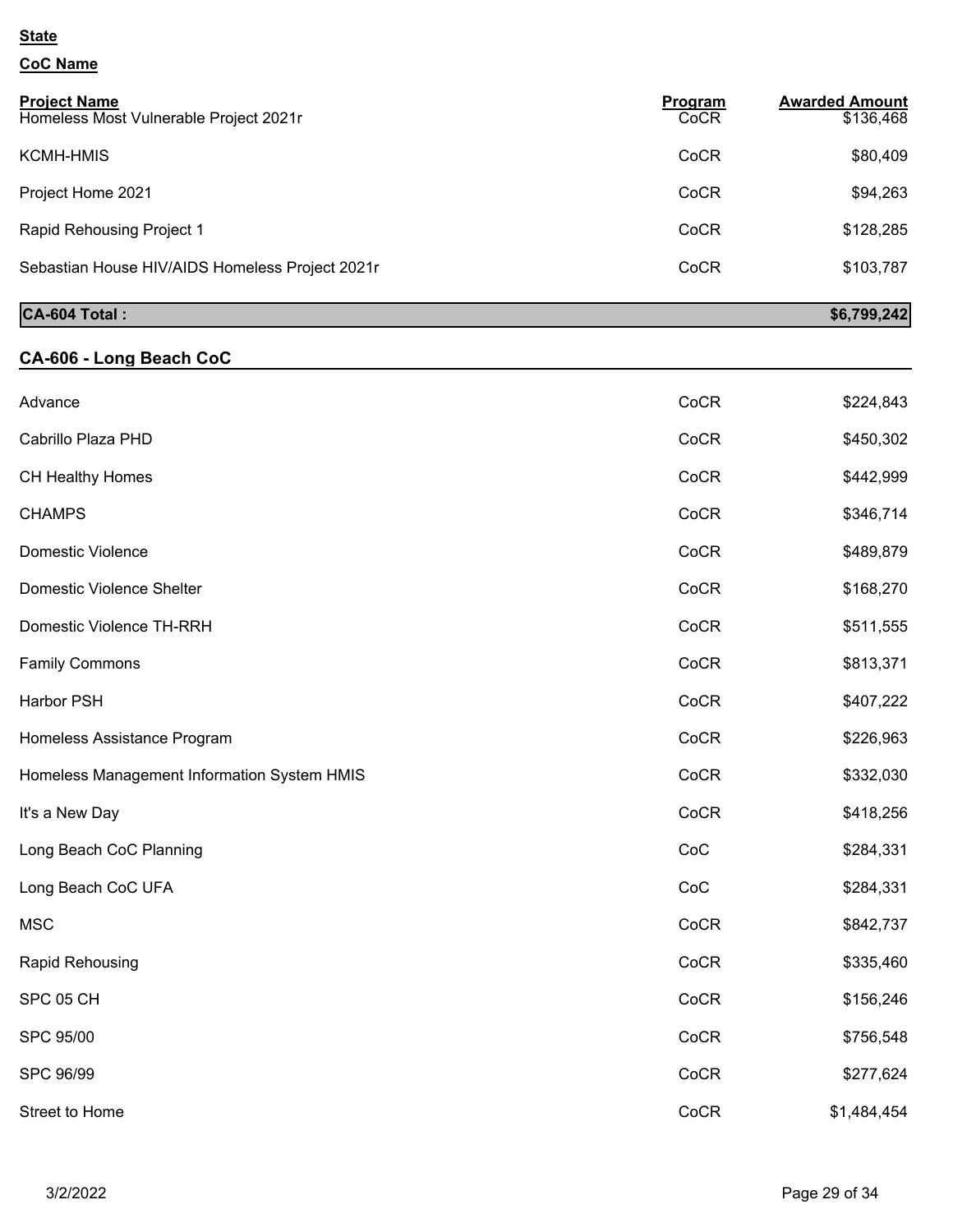### **CoC Name**

| <b>Project Name</b><br><b>Transition in Place - Families</b> | Program<br>CoCR | <b>Awarded Amount</b><br>\$258,841 |
|--------------------------------------------------------------|-----------------|------------------------------------|
| Transition in Place - Youth                                  | CoCR            | \$252,560                          |
| Transition in Place - Youth Expansion                        | CoC             | \$29,988                           |
| Veterans in Progress VIP                                     | CoCR            | \$249,665                          |
| CA-606 Total:                                                |                 | \$10,045,189                       |

### **CA-607 - Pasadena CoC**

| 2021 CES                                     | CoCR | \$124,423   |
|----------------------------------------------|------|-------------|
| 2021 CHOISS                                  | CoCR | \$204,697   |
| 2021 CoC Rental Assistance                   | CoCR | \$909,286   |
| 2021 CoC Rental Assistance Consolidated      | CoCR | \$441,029   |
| 2021 Euclid Villa                            | CoCR | \$206,617   |
| 2021 Hestia House                            | CoCR | \$297,175   |
| <b>2021 HMIS</b>                             | CoCR | \$225,378   |
| 2021 Holly Street Housing                    | CoCR | \$1,100,958 |
| 2021 Home First Pasadena                     | CoC  | \$150,000   |
| 2021 Navarro House                           | CoCR | \$46,226    |
| 2021 Step Up                                 | CoCR | \$192,065   |
| 2021 Union Station DV-SSO                    | CoCR | \$144,511   |
| 2021 VOALA Rapid Re-Housing for DV Survivors | CoC  | \$270,817   |
| CoC Planning Project FY2021                  | CoC  | \$121,014   |

## **CA-607 Total :** \$4,434,196

### **CA-608 - Riverside City & County CoC**

| 2021 City of Riverside RRH            | CoC | \$208,762   |
|---------------------------------------|-----|-------------|
| 2021 County of Riverside DV Bonus RRH | CoC | \$2,084,563 |
| 2021 JFSSD Desert Rose PSH Expansion  | CoC | \$471,742   |
| 2021 LSSC PSH                         | CoC | \$371,258   |
| 2021 Mercy House PSH-SS               | CoC | \$64,099    |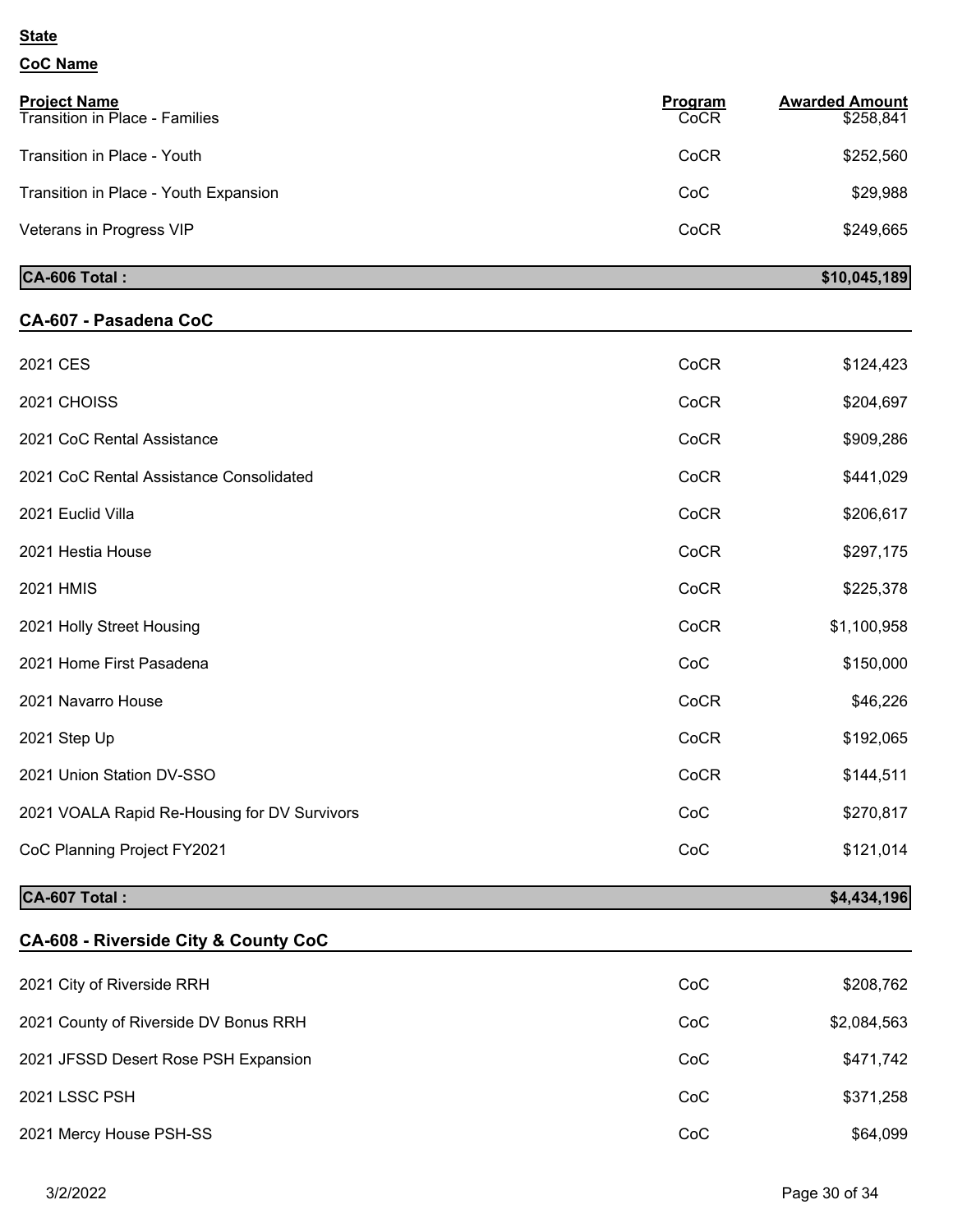### **CoC Name**

| <b>Project Name</b><br>2021 RUHS-BH Housing and Healthcare Bonus PSH | Program<br>CoC | <b>Awarded Amount</b><br>\$135,392 |
|----------------------------------------------------------------------|----------------|------------------------------------|
| 2021 RUHS-BH PSH                                                     | CoC            | \$830,423                          |
| 2021 RUHS-BH SSO-CE Expansion                                        | CoC            | \$400,000                          |
| <b>2021 VRS RRH</b>                                                  | CoC            | \$433,030                          |
| CA0665 LSSC PH for Disabled Women with Children                      | CoCR           | \$290,622                          |
| CA0670 JFSSD PSH                                                     | CoCR           | \$2,017,571                        |
| CA0672 HMIS                                                          | CoCR           | \$344,072                          |
| CA0675 RUHS-BH HHOPE                                                 | CoCR           | \$766,990                          |
| CA0935 RUHS-BH PSH-SS                                                | CoCR           | \$905,606                          |
| CA0936 CoR PSH-SS for Disabled                                       | CoCR           | \$148,023                          |
| CA1055 CoR PSH-SS CH                                                 | CoCR           | \$147,954                          |
| CA1364 POLM PSH                                                      | CoCR           | \$1,574,754                        |
| CA1367 LSSC RRH                                                      | CoCR           | \$309,006                          |
| CA1449 RUHS CES SSO-CE                                               | CoCR           | \$750,000                          |
| CA1708 LSSC Riverside PSH                                            | CoCR           | \$404,862                          |
| CA1900 JFSSD Desert Rose PSH                                         | CoCR           | \$697,904                          |
| County of Riverside Planning FY2021                                  | CoC            | \$406,804                          |
|                                                                      |                |                                    |

## **CA-608 Total : \$13,763,437**

# **CA-609 - San Bernardino City & County CoC**

| CA1519 Step Up San Bernardino FY2021        | CoCR | \$2,681,672 |
|---------------------------------------------|------|-------------|
| Cornerstone                                 | CoCR | \$502,187   |
| DV Coalition                                | CoC  | \$2,352,206 |
| FY 2021 Planning Grant                      | CoC  | \$447,807   |
| <b>HMIS Renewal FY 2021</b>                 | CoCR | \$250,158   |
| Hope for Heroes                             | CoCR | \$609,490   |
| Hope for Heroes 2                           | CoCR | \$393,987   |
| Hope Partners' Family Stabilization Program | CoCR | \$170,621   |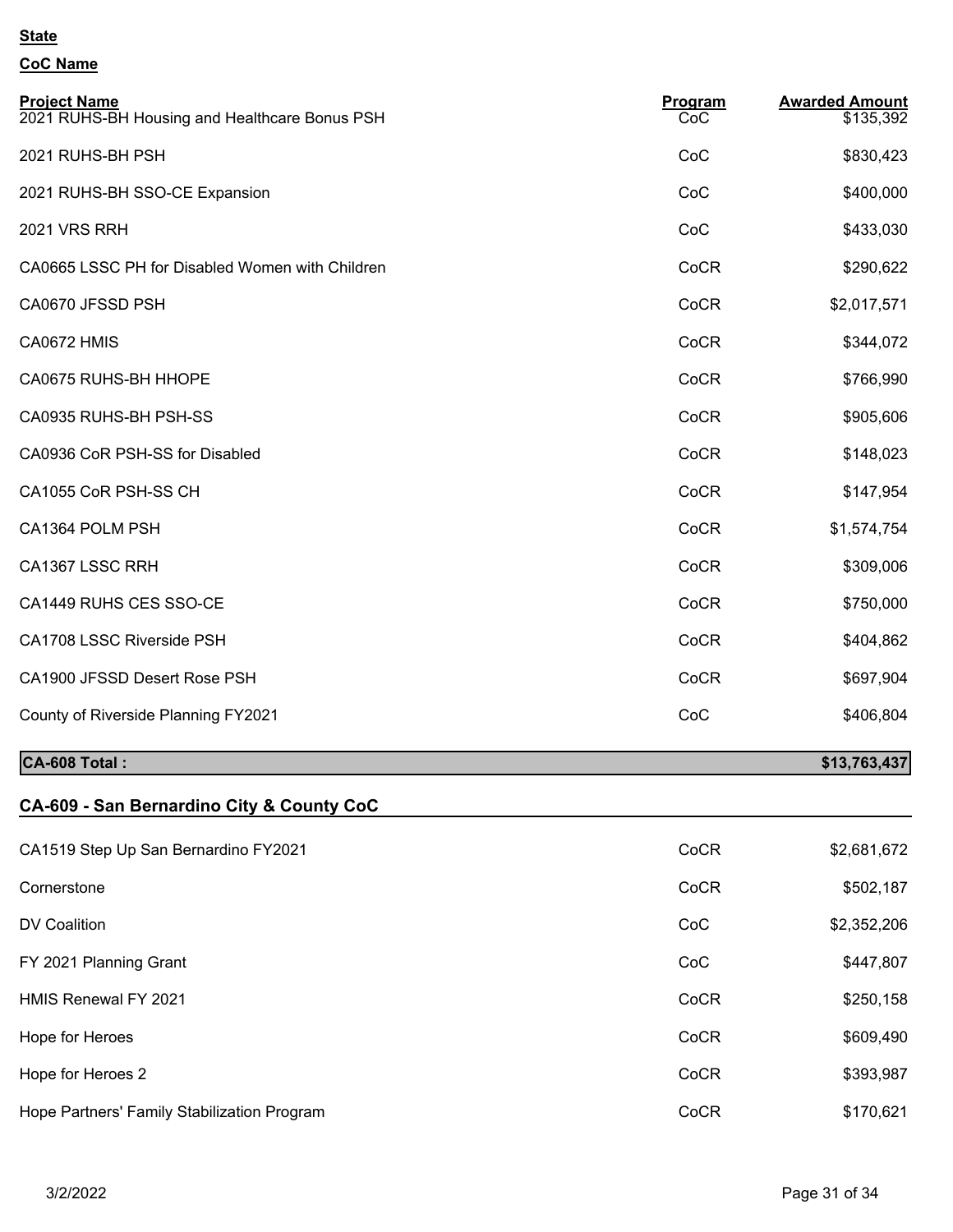### **CoC Name**

| <b>Project Name</b><br>Infinite Horizons - RRH FY 2021 | Program<br>CoCR | <b>Awarded Amount</b><br>\$581,602 |
|--------------------------------------------------------|-----------------|------------------------------------|
| <b>KEYS</b> for Life                                   | CoCR            | \$281,281                          |
| <b>KEYS For Success</b>                                | CoCR            | \$341,736                          |
| Lantern Woods                                          | CoCR            | \$186,134                          |
| <b>Laurelbrook Estates</b>                             | CoCR            | \$443,004                          |
| New Hope Too! 2021                                     | CoCR            | \$45,843                           |
| New Horizon                                            | CoCR            | \$2,451,768                        |
| Pathways Home                                          | CoCR            | \$403,136                          |
| Permanent Housing for Homeless with HIV/AIDS           | CoCR            | \$84,696                           |
| Project Gateway                                        | CoCR            | \$228,918                          |
| <b>Renewal Project Application FY2021</b>              | CoCR            | \$433,560                          |
| <b>Stepping Stones</b>                                 | CoCR            | \$435,983                          |
| U.S.VETS SB PH Renewal Project Application FY2021      | CoCR            | \$1,255,841                        |
| <b>Whispering Pines</b>                                | CoCR            | \$243,485                          |
| CA-609 Total:                                          |                 | \$14,825,115                       |

### **CA-611 - Oxnard, San Buenaventura/Ventura County CoC**

| <b>Choices Permanent Supportive Housing</b>            | CoCR | \$450,363 |
|--------------------------------------------------------|------|-----------|
| Coalition for Family Harmony DV Bonus                  | CoC  | \$696,622 |
| FY21 CA-611 Planning Grant                             | CoC  | \$129,088 |
| HMIS Expansion-Coordinated Entry System Implementation | CoCR | \$150,000 |
| LSS Is A New Day RRH FY21                              | CoCR | \$205,763 |
| MM Supportive Housing - Mountain View Fillmore 2021    | CoC  | \$44,592  |
| MM Supportive Housing - Simi Valley 2021               | CoCR | \$138,080 |
| MM Supportive Housing - Thousand Oaks/Oxnard 2021      | CoCR | \$182,423 |
| Our Place Safe Haven 2021                              | CoCR | \$168,977 |
| Oxnard/East County and Santa Paula CoC Consolidated    | CoCR | \$441,137 |
| Rapid Re-Housing 2021                                  | CoCR | \$162,760 |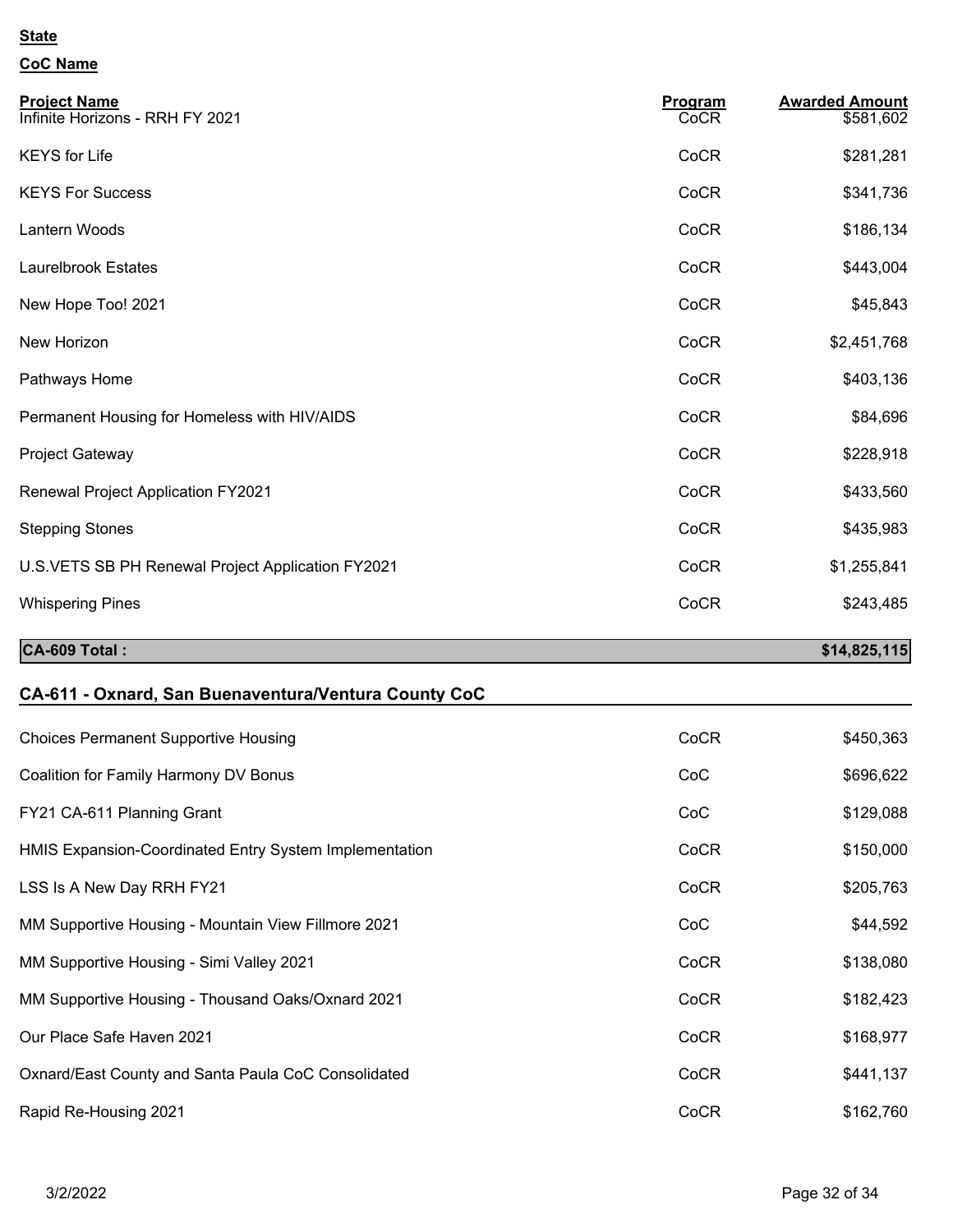### **CoC Name**

| <b>Project Name</b><br>Salvation Army RRH FY21                      | <b>Program</b><br>CoCR | <b>Awarded Amount</b><br>\$54,222 |
|---------------------------------------------------------------------|------------------------|-----------------------------------|
| Stephenson Place Permanent Housing 2021 (CA0619L9D112114)           | CoCR                   | \$35,679                          |
| The Salvation Army CAS Division Ventura PSH                         | CoCR                   | \$158,048                         |
| <b>VCHMIS with Data and Performance Improvement Expansion</b>       | CoCR                   | \$252,631                         |
| Ventura County Rapid Re-Housing Program                             | CoCR                   | \$81,829                          |
| Wooley House Permanent Housing I 2021 (CA0721L9D112114)             | CoCR                   | \$44,635                          |
| Wooley House Permanent Housing II 2021 (CA1239L9D112108             | CoCR                   | \$38,216                          |
| CA-611 Total:                                                       |                        | \$3,435,065                       |
| CA-612 - Glendale CoC                                               |                        |                                   |
| Ascencia Housing Now Program FY2021                                 | CoCR                   | \$423,713                         |
| Ascencia Scattered Site Permanent Supportive Housing Program FY2021 | CoCR                   | \$248,997                         |
| <b>CES Reallocation FY2021</b>                                      | CoCR                   | \$620,951                         |
| <b>Chester Street Permanent Supportive Housing Program FY2021</b>   | CoCR                   | \$88,382                          |
| CoC Planning Project Application FY2021                             | CoC                    | \$79,840                          |
| <b>Consolidated Grant Shelter Plus Care FY21</b>                    | CoCR                   | \$876,012                         |
| Family Promise of the Verdugos Rapid Re Housing Program FY2021      | CoCR                   | \$115,776                         |
| Glendale HMIS Project FY21                                          | CoCR                   | \$88,577                          |
| <b>Next Step Permanent Supportive Housing FY21</b>                  | CoCR                   | \$198,923                         |
| CA-612 Total:                                                       |                        | \$2,741,171                       |
| <b>CA-613 - Imperial County CoC</b>                                 |                        |                                   |
| IV CAP II 2021                                                      | CoCR                   | \$44,000                          |
| IV Planning Grant 2021                                              | CoC                    | \$23,107                          |
| WomanHaven Rapid Rehousing Project                                  | CoCR                   | \$129,803                         |
| CA-613 Total:                                                       |                        | \$196,910                         |
| CA-614 - San Luis Obispo County CoC                                 |                        |                                   |

CA-614 CoC Planning Application FY 2021 CA-614 CoC \$42,059